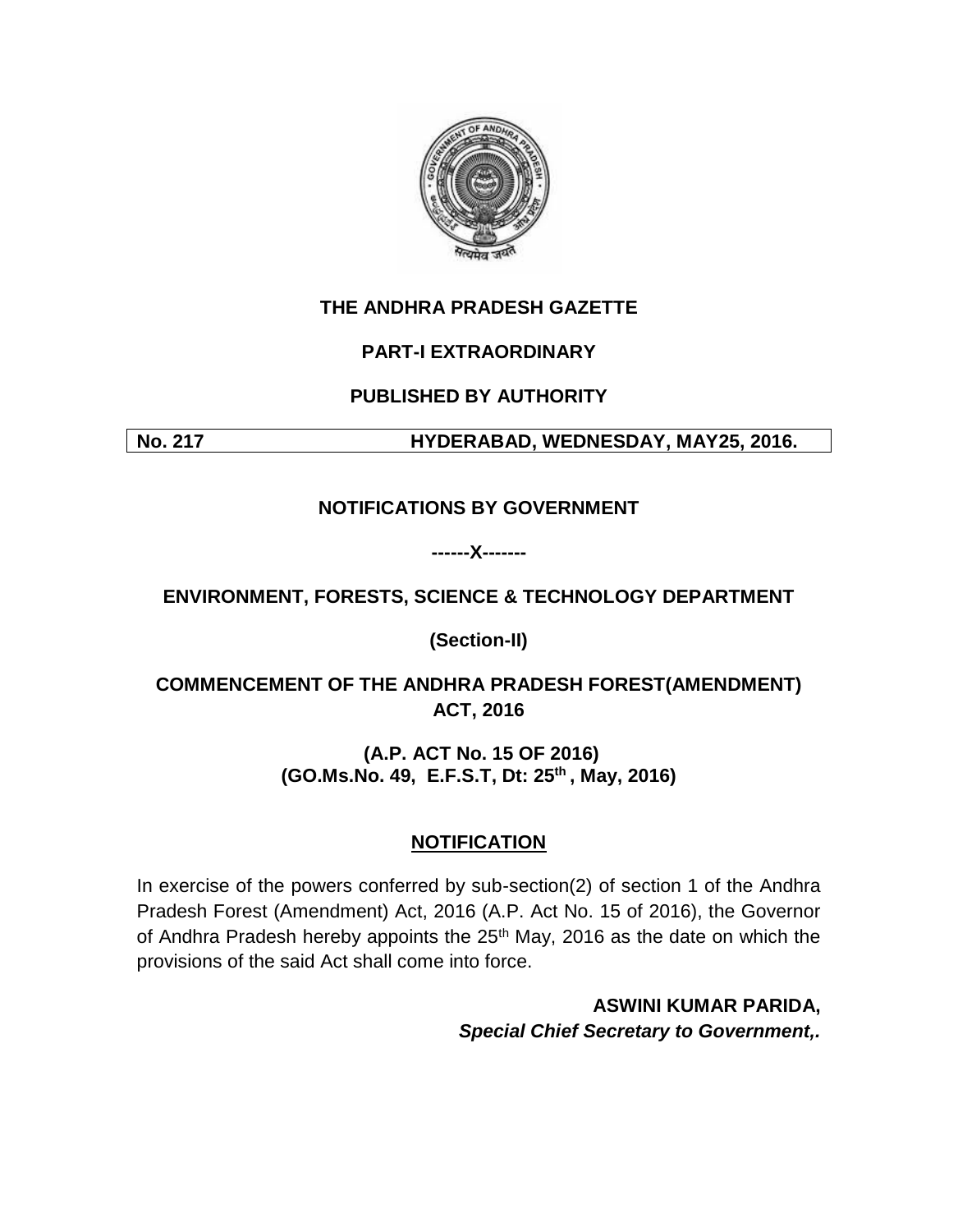

#### **THE ANDHRA PRADESH GAZETTE**

#### **PART IV-B EXTRAORDINARY**

# **PUBLISHED BY AUTHORITY**

**No. 15 HYDERABAD, THURSDAY, MAY 19, 2016.**

**ANDHRA PRADESH ACTS, ORDINANCES AND REGULATIONS ETC.,**

**The following Act of the Andhra Pradesh Legislature which was reserved by the Governor on the 7th April, 2016 for the consideration and assent of the President received the assent of the President on the 17th May, 2016 and the said assent is hereby first published on the 19th May in Andhra Pradesh Gazette for general information..**

#### **ACT NO. 156 OF 20156.**

# **AN ACT FURTHER TO AMEND THE ANDHRA PRADESH FOREST ACT, 1967.**

Be it enacted by the Legislature of the State of Andhra Pradesh in the Sixty Seventh year of the Republic of India, as follows:-

#### *Short titleandcommencement.*

1. (1) This Act may be called the Andhra Pradesh Forest(Amendment) Act, 2016.

(2) It shall come into force on such date as the State Government may, by notification in the Andhra Pradesh Gazette, appoint.

2. In the Andhra Pradesh Forest Act, 1967(hereinafter referred to as the principal Act), in section2,-

(a) the existing clause (a) shall be renumbered as clause(aa) thereof;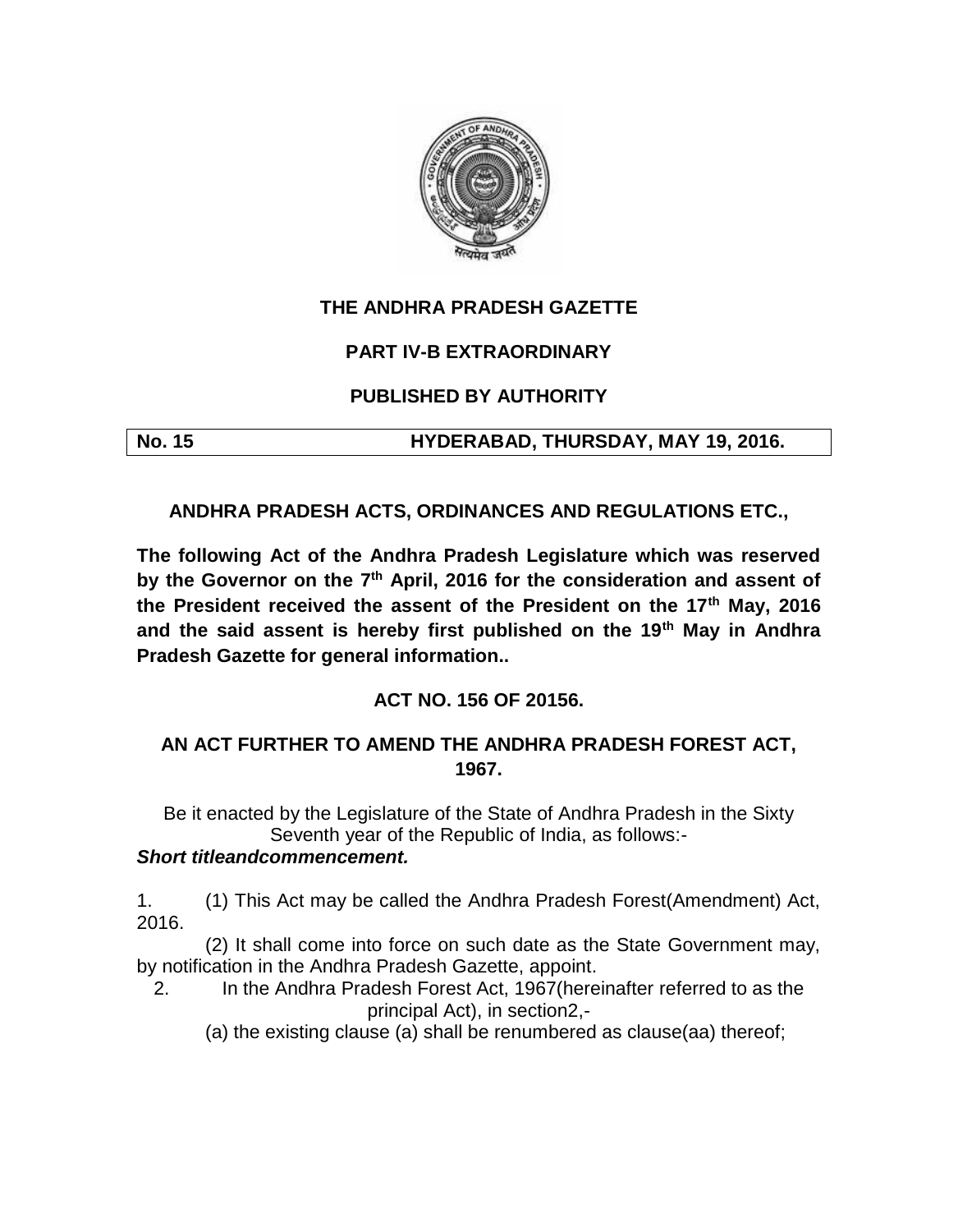#### *Amendment of section 2, Act No. 1of 1967.*

(b) before clause(aa) so renumbered, the following clause shall be inserted, namely:-

"(a) 'associate' means in relation to person whose property is liable to be forfeited under this Act, and includes,-

- i. any individual who had been or is managing the affairs or keeping the accounts of such person;
- ii. any association of persons, body of individuals, partnership firm or private company within the meaning of the Companies Act, 20136 of which such person had been or is a member, partner or director;
- iii. any individual who had been or is a member, partner or director of an association of persons, body of individuals, partnership frim of private company referred to in sub-clause (ii) at any time when such person had been or is a member, partner or Director of such association, body, partnership firm or private company;
- iv. any person, who had been or is managing the affairs, or keeping the accounts of any association of persons, body of individuals, partnership firm of private company referred to in sub-clause(iii);
- v. the trustee of any trust, where,-
	- (1) the trust has been created by such person' or
	- (2) the value of the assets contributed by such person (including the value of the assets, if any, contributed by such person (including the value of the assets, if any, contributed by him earlier) to the trust amounts on the date of which contribution is made, to not less than twenty percent of the value of the assets of the trust on that date;

(C) after clause (aa); the following clause shall be inserted, namely:-

"(ab) 'competent authority' means an officer authorized by Government in this behalf not below the rank of the Chief Conservator of Forests to perform the functions assigned to him in respect of such persons or classes as may be prescribed who have illegally acquired properties by trade in Sandal wood or Red Sanders wood or Scheduled tree.";

(d) for clause (b), the following shall be substituted, namely,-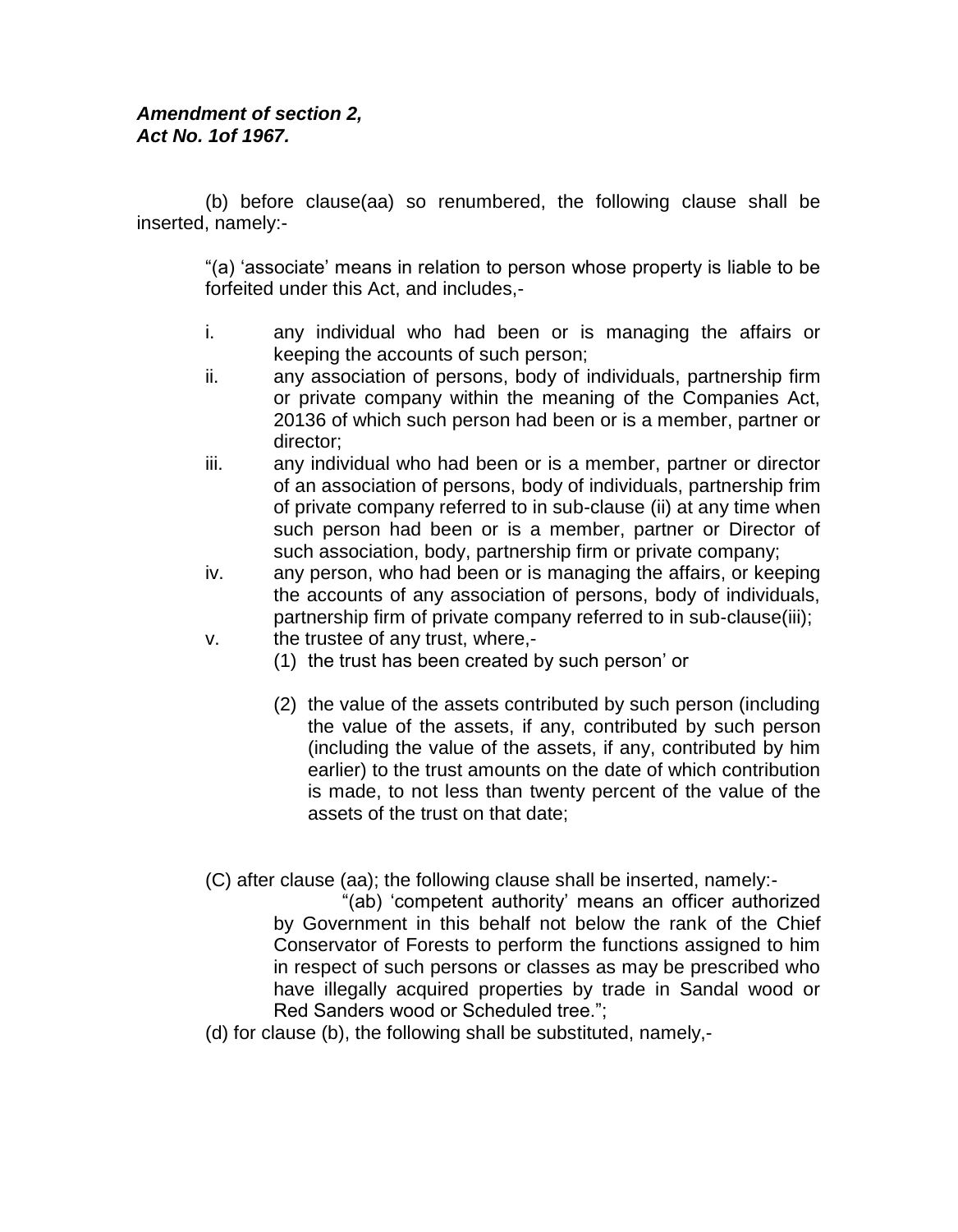"(b) 'Court' means the Principal Civil Court, the Court of Assistant Sessions Judge/Additional Session Judge of original jurisdiction and also includes a Special court headed by a Magistrate constituted by the Government for trail of forest offences.";

( e ) in clause (f), for sub-clause (i), the following shall be substituted, namely,-

> "(i) to be the Principal Chief Conservator of Forests, Special Principal of Forests, Chief Conservator of Forests, Additional Principal Chief Conservator of Forests, Chief Conservator of Forests, Conservator, Deputy Conservator, Assistant Conservator, Divisional Forest Officer, Sub-Divisional Forest Officer, Ranger, Deputy Ranger, Forester of Forest Section Officer, Forest Guard or Forest Beat officer, Assistant Beat Officer, Thanadar, Checking Officer or Plantation Watcher or any other person or authority as may be notified.";

- (f) after clause (h), the following new clause shall be inserted, namely,- "(hh) 'illegally acquitted property' means in relation to any person to whom this Act applies:-
	- (i) any property acquitted by such person, wholly or partly out of or by means of any income earnings or assets derived or obtained form or attributable to illegally acquitted sandal wood or Red Sanders wood or Scheduled Tree;
	- (ii) any property acquired by such person, for a consideration or by any means, wholly or partly traceable to any property referred to in sub-clause (i) or the income or earning from such property, and includes,-
		- (a) any property held by such person which world have been, in relation to any previous holder thereof, illegally acquired property under this clause if such previous holder had not ceased to hold it, unless such person or any other person who held the property at any time after such previous holder or, where there are two or more such previous holders, the last of such previous holder is or was a transferee in good faith for adequate consideration;
		- (b) any property acquired by such person, for a consideration, or by any means, wholly or partly traceable to any property falling under item (a), or the income or earnings therefrom;

Explanation:- for the purpose of this clause, "property" means property and assets of every description, whether corporeal or incorporeal, movable or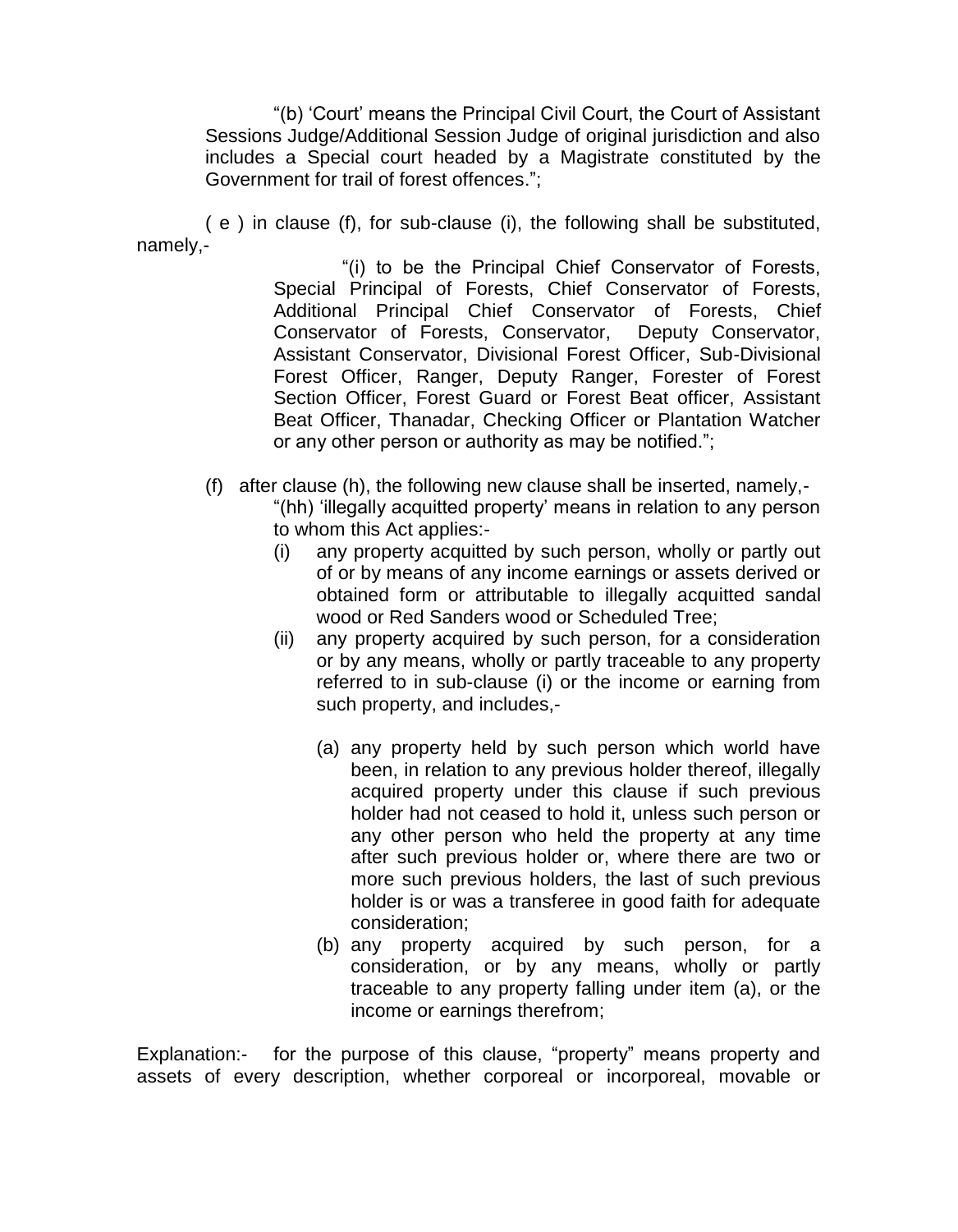immovable, tangible or intangible and deeds and instruments evidencing title to, or interest in, such property or assets, derived from the illegally acquired Sandal wood or Red Sanders wood or Scheduled Tree;";

- (g) for clause (i), the following shall be substituted, namely,-
	- "(i) 'Magistrate' means a Magistrate having jurisdiction to try forest offences and includes the Assistant Sessions Judge/Additional Sessions Judge of a District Court having jurisdiction;";
- (h) for clause (m), the following shall be substituted, namely;-
	- "(m) 'Red Sanders Wood' means the wood derived out of any part of the tree known by its Botanical name as "*Pterocaprpussantalinus".* and includes chips, dust of powder os such wood or articles converted into any other form or any extract derived therefrom."
- (i) after clause ®, the following clause shall be added, namely,-
	- "(s) 'scheduled tree' means any kind of tree species as specified in the Scheduled under section 32-E;
	- (t) 'trivial offence' includes minor deviations from the prescribed provisions of Act or rules made thereunder such as corrections on permits etc., use of forest produce for domestic purpose and offences involving forest produce valued at less than Rs. 1000(rupees one thousand) only;";

#### *Amendment*

*Of section 20.* 3. In section of the principal Act, in sub-section (1), for clause (d), the following shall be substituted , namely,-

> (d) abets any of the acts specified in clauses (a), (b) and (c) shall addition to such compensation for damages caused to the forests per the assessment done by the Divisional Forest Officer as the Court may direct to be paid, be punishable,-

- (i) in every case where any of the acts aforesaid relates to Red Sanders wood or Sandal wood or any scheduled tree shall upon conviction be punishable with imprisonment for a term which may extend to ten years and fine which may extend to ten lakh rupess: provided that,-
- (a) in case of first offence, the term of imprisonment shall not be less than five years and an amount of fine shall not be less than three lakh rupees; and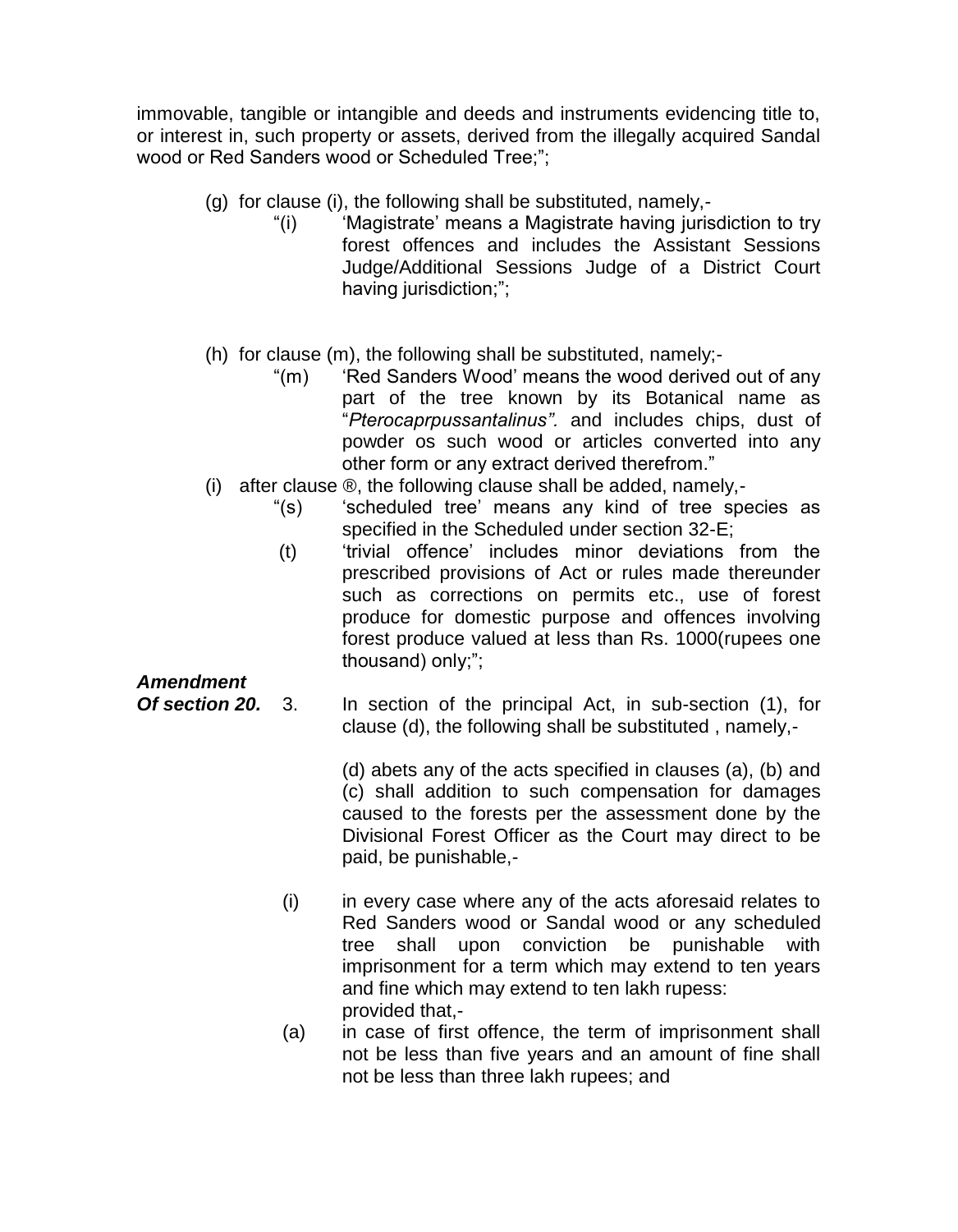- (b) in case of second and subsequent offences, the term of imprisonment shall not be less than seven years and an amount of fine shall not be less than five lakh rupees;
- (ii) in any other case, with imprisonment for a term which shall not be less than three months but which may extend upto five years and with fine which shall not be less than five thousand rupees which may extend to thirty thousand rupess:

provided that,-

- (a) in case of first offence, the term of imprisonment shall not be less than three months but which may extend upto three years and with fine which shall not be less than five thousand rupees; and
- (b) in case of second and subsequent offences, the term of imprisonment shall not be less than one year but which may extend upto five years with fine which shall not be less than thirty thousand rupees."
- 4. in section 22 of the Principal Act, for sub-section (2), the following shall be subsequent, namely,-

*Amendment of section 22.*

"(2) Whoever, without lawful excuse, fails to comply with the provisions of sub-section (1) shall be punishable with imprisonment for a term which may extend to one year and with a fine which may extend to five thousand rupess."

5. In section 27 of the principal Act, or sub-section (2), the following shall be substituted, namely,-

"(2) Whoever contravenes any rule made under subsection (1) shall be punishable.-

(i) in every case where any of the acts aforesaid relates to Red Sanders wood or Sandal wood or any scheduled tree shall upon conviction be punishable with imprisonment for term which may extend to ten years and fine which may extend to ten lakh rupees;

provided that,-

(a) in case of first offence, the term of imprisonment shall not be less than five years and an amount of fine shall not be less than three lakh rupees; and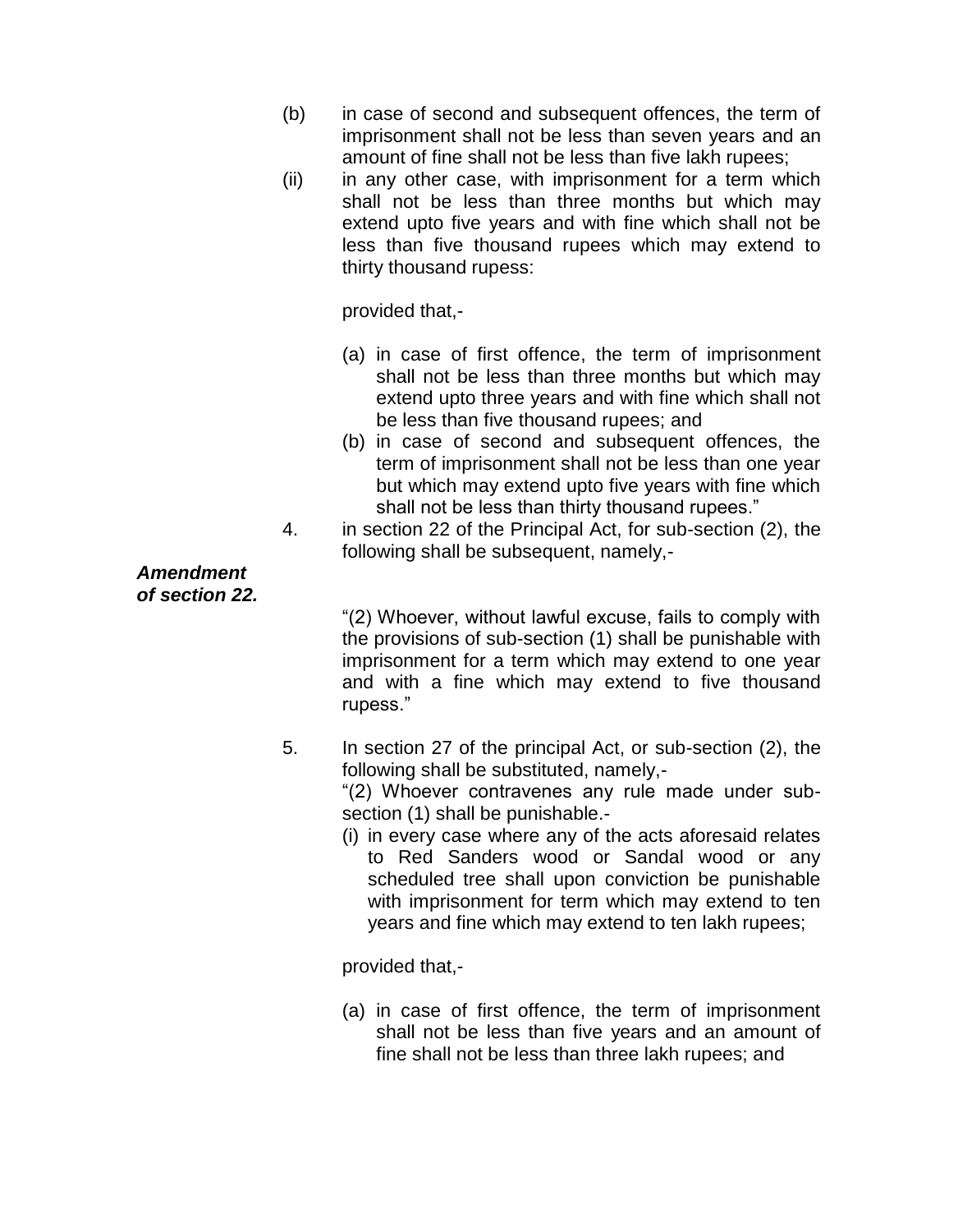- (b) in case of second and subsequent offences, the term of imprisonment shall not be less tan seven years and an amount of fine shall not be less than five lakh rupees:
- (ii) in any other case, with imprisonment for term which shall not be less than three months but which may extend upto five years and with fine which shall not be less than five thousand rupees which may extend to thirty thousand rupees:

provided that,-

- (a) in case of first offence, the term of imprisonment shall not be less than three months but which may extend upto three years and with fine which shall not be less than five thousand rupees; and
- (b) in case of second and subsequent offences the term of imprisonment shall not be less than one year but which shall not be less than thirty thousand rupees.:

# *Amendment of Section*

- *29.* 6. In section 29 of the principal Act,-
	- (i) in sub-section (1), for clause (ii), the following shall be substituted, namely,-
	- "(ii) The possession of forest produce of such value or quantity as may be specified in this behalf."
	- (ii) in sub0section (2), after clause (k), the following shall be added, namely,-
	- "(1) provided for levying of fee for issue of permits for transport of timber or other forest produce."
	- (iii) In sub-section (4), for clause (a), the following shall be substituted, namely,-

"(a) whoever contravenes any rule made under this section shall be punishable,-

(i) In every case where any of the acts aforesaid relates to red Sanders wood or Sandal wood or any scheduled tree shall upon conviction be punishable with imprisonment for a term which may extend to ten years and fine which may extend to ten lakh rupees:

Provided that,-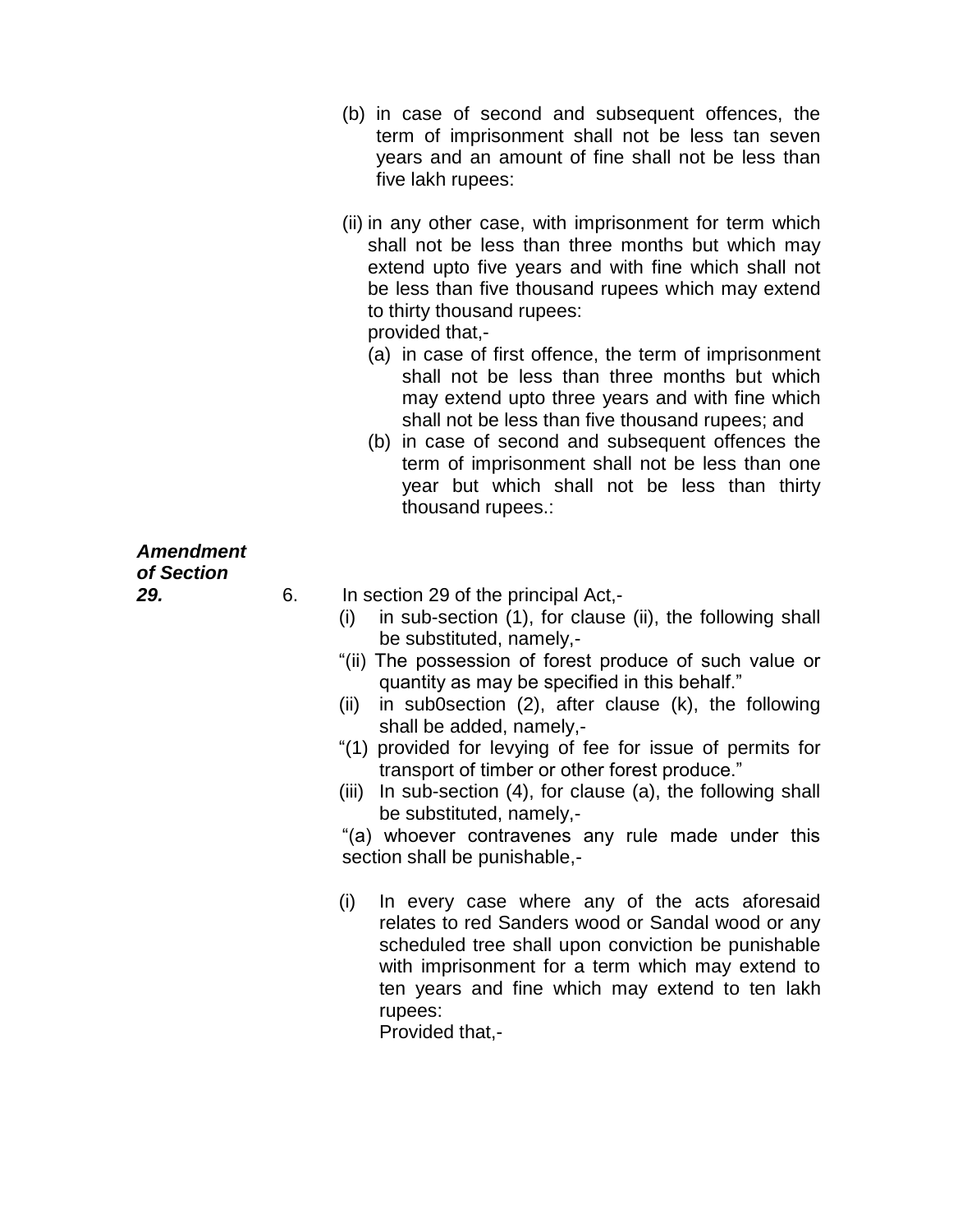- (a) In case of first offence, the term of imprisonment shall not be less than five years and an amount of fine shall be less than three lakh rupees; and
- (b) In case of second and subsequent offences, the term of imprisonment shall not be less than seven years and an amount of fine shall not be less than five lakh rupees;
- (ii) In any other case, with imprisonment for a term which shall not be less than three months but which may extend upto five years and with fine which shall not be less than five thousand rupees but which may extend to thirty thousand rupees: Provided that,
	- (c) In case of first offence, the term of imprisonment shall not be less than five years and an amount of fine shall be less than three lakh rupees; and
	- (d) In case of second and subsequent offences, the term of imprisonment shall not be less than seven years and an amount of fine shall not be less than five lakh rupees;
- 7. in "Chapter-V of the principal Act, in the heading, after the words " Sandal Wood', the words "or Red Sanders Wood or Scheduled Tree" shall be added.
- 8. After section 32 of the principal Act, the following sections shall be inserted, namely,-
- **"***Possession* 32A. No person shall have in his possession any quantity of Red Sanders
- **Of Red** quantity of Red Sanders wood in excess of 20 kg expect under a license
- **Sanders granted by Divisional Forest Officer in such a** manner as may be
- *Wood.* Prescribed:

Provided that the Divisional Forest Officer may by order refuse to grant or renew license to any applicant or license in respect of whom he is satisfied that by reason of his involvement in an offence under this Act or the rules made there under or the previous cancellation or suspension of any license granted there under or the contraventions of any of the requirements as to the possession of the Red Sanders Wood or for any other ground that may be prescribed he is not a fit person to whom a license may be granted or renewed under this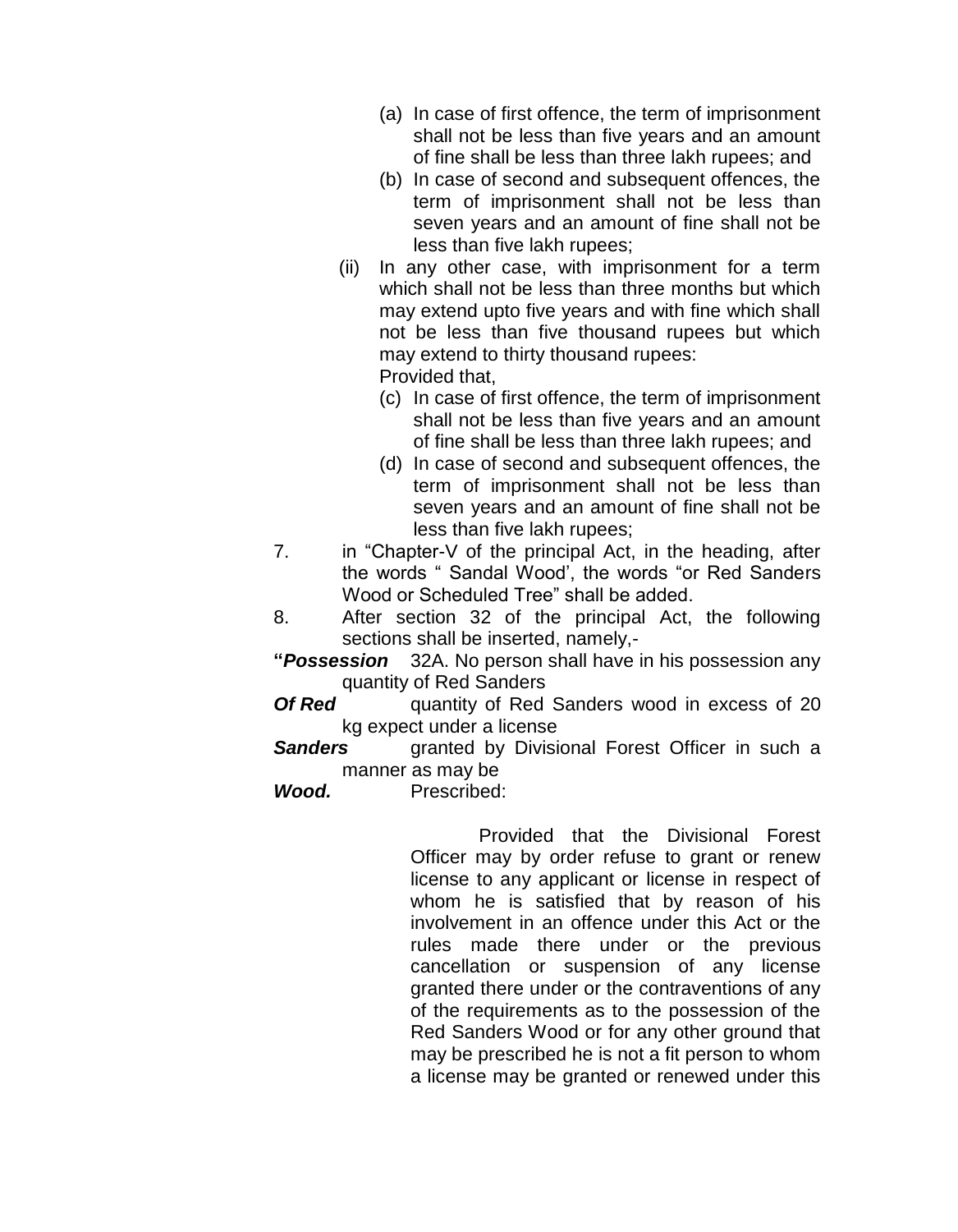section and every such order shall be communicated as soon as may be to the applicant or the license as the case maybe.

32B. Wherever a vehicle is found to be involved in a forest offence involving Red Sanders Wood/Sandal Wood or Scheduled Tree, it will be presumed that the vehicle owner has committed the forest offence himself or through his agents and shall be liable for punishment as if he has committed the offence unless contrary is proved. *Vehicles involved in smuggling Red Sanders Wood/Sandal Wood/ Scheduled tree*

32C. Wherever an offender is prosecuted in case of forest offence involving Red Sanders Wood or Sandal Wood or Scheduled Tree, the burden of proof to prove innocence shall lie on the accused except in trivial offences. *Resumptions regarding commission of offence*

32D. (1) Private persons possessing Red Sanders Wood above 20 kg are required to inform their stocks to the concerned Divisional Forest Officer within 180 days from the date of commencement of the Andhra Pradesh Forest (Amendment) Act, 2016. If no such declaration is made, the stock will be presumed to be illegal and liable to be deal with the material involved in an offence within the meaning of the said Act and the stock will be presumed to be property of the Government. *Red Sanders Wood with private person Act No.15 of 2016.* 

> (2) The private red Sanders wood growers can sell the material within the State and outside the state in any form provided it is accompanied by documents prescribed for the transport, of Red Sanders Wood from the Divisional Forest Officer concerned.

32E. (1)The Government may, by notification, add to any tree or to omit any tree from the Scheduled. *Power to* 

(2). All references made in this Act to the Schedule shall be construed as references to the said Schedule as for the time being amended in exercise of the powers conferred by this Section. *Amend Schedule.*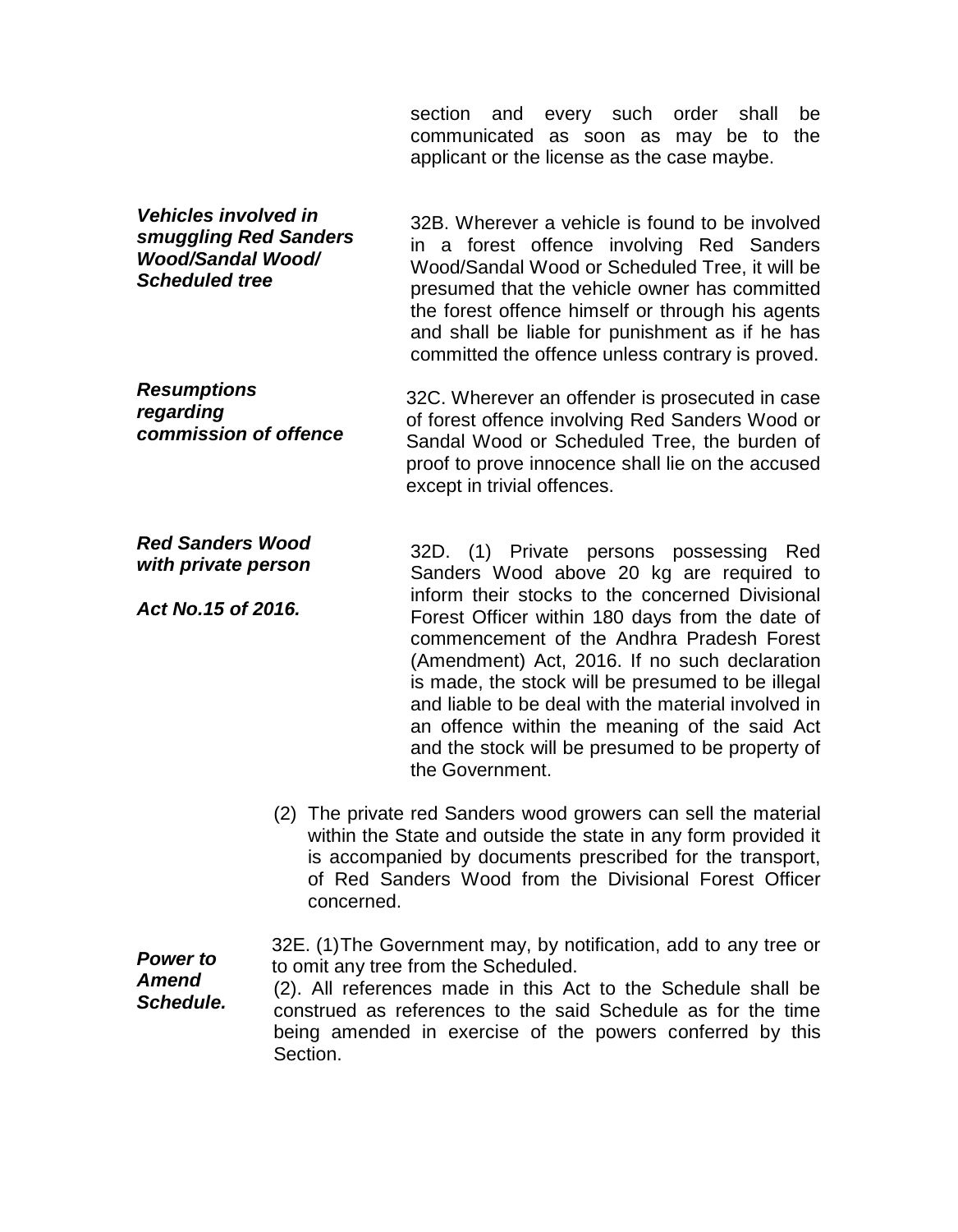9. For section 36 of the principal Act, the following shall be substituted, namely,- *Substitution of section* 

*36.*

36. Whoever, in contravention of the provisions of this Act any rule made or license granted thereunder possesses sandal wood or red Sanders wood or Scheduled tree, shall upon conviction be punishable with imprisonment for a term which may extend to ten years and fine which may extend to ten lakh rupees: *"Penalties.*

Provided that,-

- (a) In case of first offence, the term of imprisonment shall not be less than five years and an amount of fine shall be less than three lakh rupees; and
- (b) In case of second and subsequent offences, the term of imprisonment shall not be less than seven years and an amount of fine shall not be less than five lakh rupees;

10. In section 43 of the principal Act, for sub-section (2), the following shall be substituted, namely,-

# *of section*

*Amendment* 

"(2) Whoever contravenes any rule made under this section shall be punishable with imprisonment for a term which shall not be less than three months but which may extend up five years and with fine which shall not be less than five thousand rupees but which may extend to thirty thousand rupees:

Provided that,-

- (a) in case of first offence, the term of imprisonment shall not be less than three months but which may extend upto three years and with fine which shall not be less than five thousand rupees; and
- (b) in case of second and subsequent offences, the term of imprisonment shall not be less than one year but which may extend upto five years with fine which shall not be less than thirty thousand rupees.
- 11. In section 44 of the principal Act,-

#### *Amendment of section*

*44.*

(i) in sub-section (1), for the words 'vehicles and cattle'. The words 'vehicles, machinery and cattle' shall be substituted.

*43*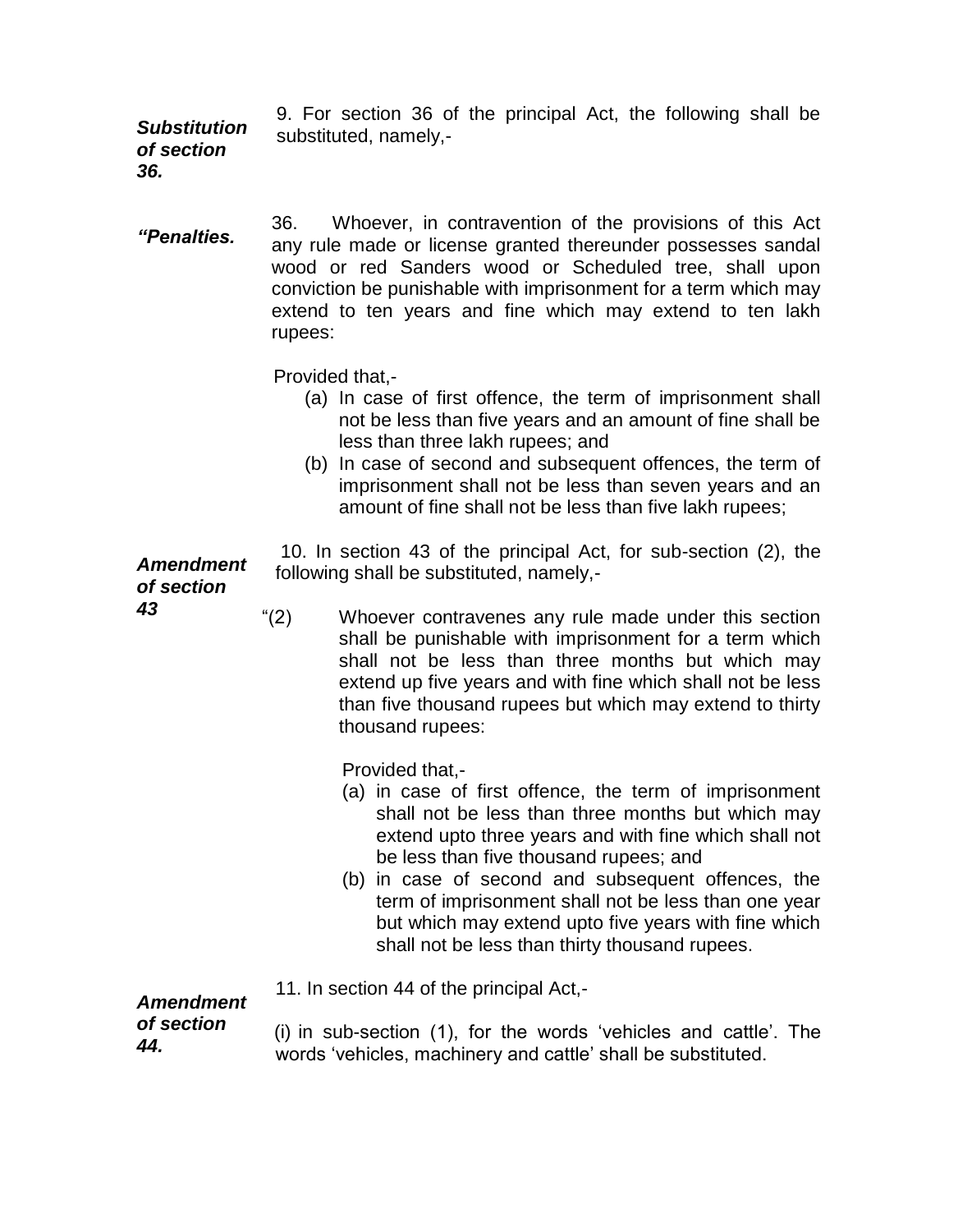(ii) In sub-section (2-A), for the word 'vehicles', the words 'vehicles, machinery and cattle' shall be substituted.

12. In section 45 of the principal Act, for the word 'vehicle', the words 'vehicle, machinery and cattle' shall be substituted. *Amendment of section 45.*

13. In section 47 of the principal Act, for the word 'Magistrate,' wherever it occurs, the words "Magistrate or Authorised Officer" shall be substituted. *Amendment of section 47.*

| <b>Amendment</b><br>of section<br>48. | In section 48 of the principal Act,-<br>14.<br>(i) in sub-section (1), for the word "Magistrate" wherever it<br>occurs, the words "Magistrate or Authorised officer" shall be<br>substituted:-<br>(ii) in sub-section (2), for the word "Magistrate', the words<br>"Magistrate or Authorised Officer" shall be substituted.                                                                       |
|---------------------------------------|---------------------------------------------------------------------------------------------------------------------------------------------------------------------------------------------------------------------------------------------------------------------------------------------------------------------------------------------------------------------------------------------------|
| <b>Amendment</b><br>of section<br>49. | 15.<br>In section 49 of the principal Act,-<br>for the 'Court', the words 'Court or appellate<br>(i)<br>authority' shall be substituted.<br>for the word "Magistrate" the words "Magistrate"<br>(ii)<br>or Authorised Officer" shall be substituted.<br>for the figure '1898', the expression '1973 or as per the<br>(iii)<br>provisions of this Act as the case may be' shall be<br>substituted. |
| <b>Amendment</b>                      | In section 51 of the principal Act, for the expression '                                                                                                                                                                                                                                                                                                                                          |
| of section                            | 16.                                                                                                                                                                                                                                                                                                                                                                                               |
| 51, Central                           | Section-494 of the Code of Criminal Procedure 1898' the                                                                                                                                                                                                                                                                                                                                           |
| Act No.                               | expression 'Section-321 of the Code of Criminal Procedure,                                                                                                                                                                                                                                                                                                                                        |
| 2/1974.                               | 1973' shall be substituted.                                                                                                                                                                                                                                                                                                                                                                       |
| <b>Amendment</b>                      | 17.                                                                                                                                                                                                                                                                                                                                                                                               |
| of section                            | In section 52 of the principal Act, in clause (d) for the                                                                                                                                                                                                                                                                                                                                         |

words 'shall be punishable with imprisonment for a term which may extend to two years or with fine which may extend to one thousand rupees or with both', the following words shall be substituted, namely, *of section 52.*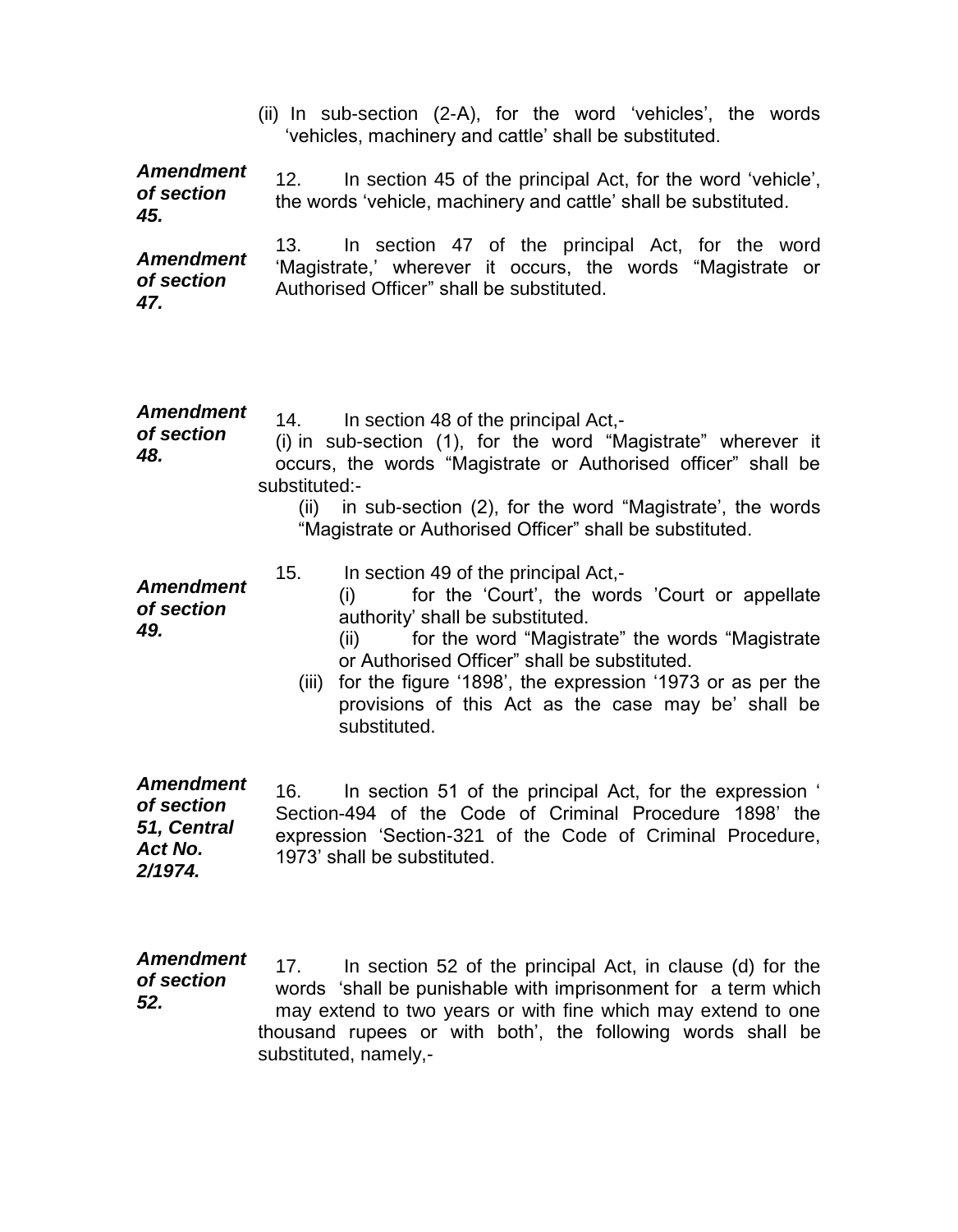"shall be punishable with imprisonment for a term which shall not be less than six months but which may extend to five years and with fine which shall not be less than twenty thousand rupees."

18. In the principal Act, to section 54 the following proviso shall be added, namely:- *Amendment of section 54.*

> "provided that the arrested person shall not be released on his personal bond unless he produces two sureties to the satisfaction of the Forest Officer concerned"

19. for section 57 of the principal Act, the following shall be substituted, namely,- *Amendment* 

*of section 57. "power to* 

*constitute special Courts.*

57. (1) The Government may, by notification, constitute Special Courts for trial of Forest Offences.

(2) No Civil Court shall give an injunction or **any** interim order without notice to the

Government or to the Divisional Forest Officer concerned on forest offences."

20. In section 59 of the principal Act,-

*Amendment of section 59.*

 $(i)$  in sub-section(1), in clause(i), for the words 'fifty rupees', the words 'one thousand rupees' shall be substituted.

(ii) after sub-section(2), the following shall be added, namely,-

"(3) If the accused person does not pay the compensation amount levied as per sub-section (1) in full within sixty days from the date of receipt of compounding order, the amount, if any, paid shall be forfeited and the accused shall be proceeded with as if the offence is not compounded. The accused shall be produced before the Magistrate and the seizures shall become the property of Government."

*Insertion of new sections 60-A to 60-*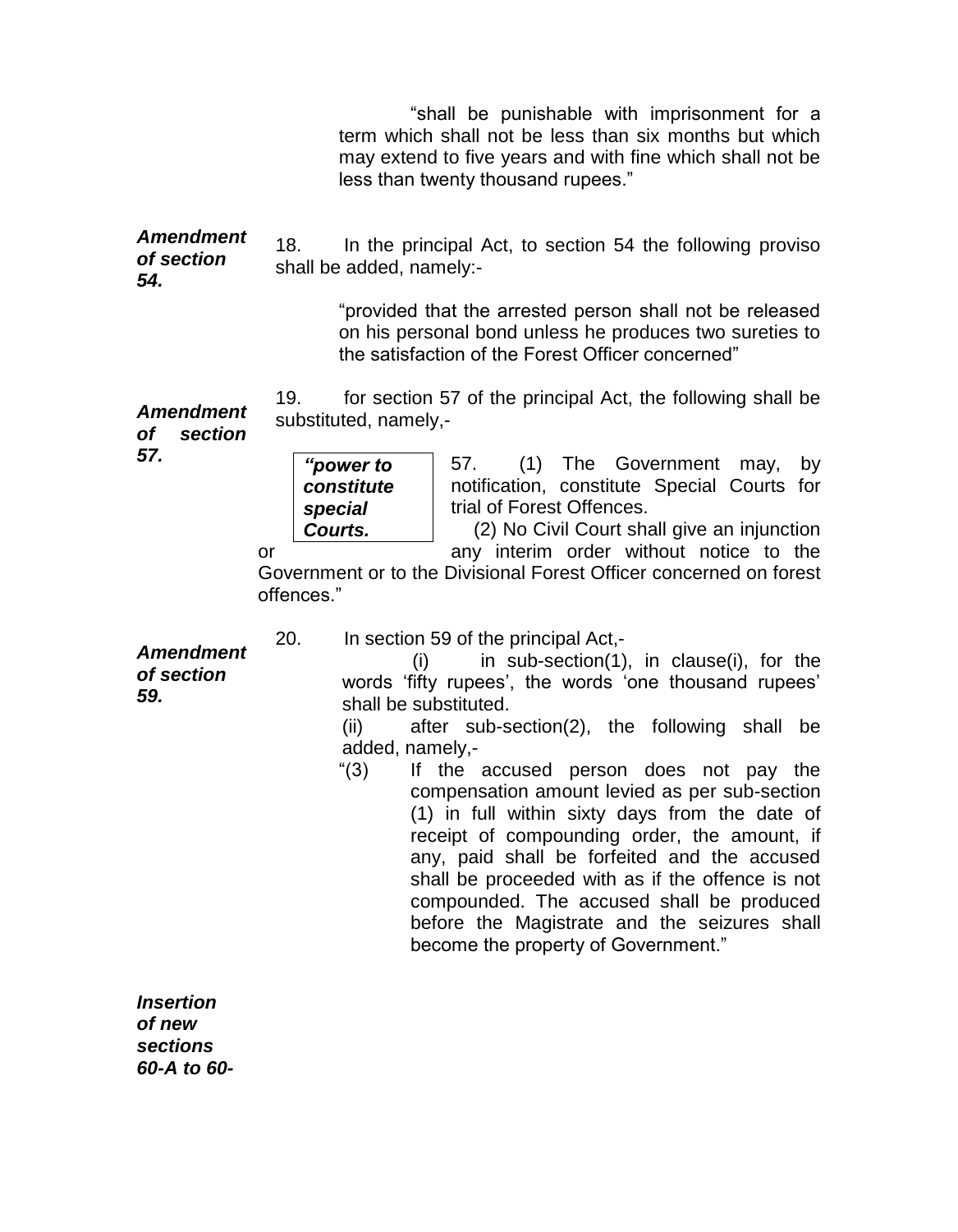*U in chapter VII.*

> *"Prohibition of holding illegally acquired property and forfeiture of such property. Act No. m15 of 2016.*

*Identifying illegally acquired property*

21. In the principal Act, after section 60, the following new sections shall be inserted, namely:-

60A. (1) On and form the date of commencement of the Andhra Pradesh Forest (Amendment) Act, 2016, it shall not be lawful for any person to whom this Act applies to hold any illegally acquired property either by himself or through any other person on his behalf.

> (2) Where any person holds such property in contravention of the provisions of sub-section (1), such property shall be liable ot be forfeited to the State Government in accordance with the provision of the principal Act as amended buy the said amendment Act.

> 60B. (1) An officer not below the rank of Deputy Superintendent of Police duly authorized by the State Government, shall, on receipt of a complaint from the competent authority about any person having illegally acquired property, proceed to take all steps necessary for tracing and identifying any property illegally acquired by such person.

> (2) The steps referred to in sub-section (1) may includes any inquiry, investigation or survey in respect of any person, place, property, assets, documents, books of accounts in any bank or documents, books of account in any bank or financial institution or any other relevant steps as may be necessary.

> (3) Any inquiry, investigation or survey referred to in sub-section (2) shall be carried out by an officer mentioned in sub-section (1) in accordance with such directions or guidelines as the competent authority may make or issue in this behalf.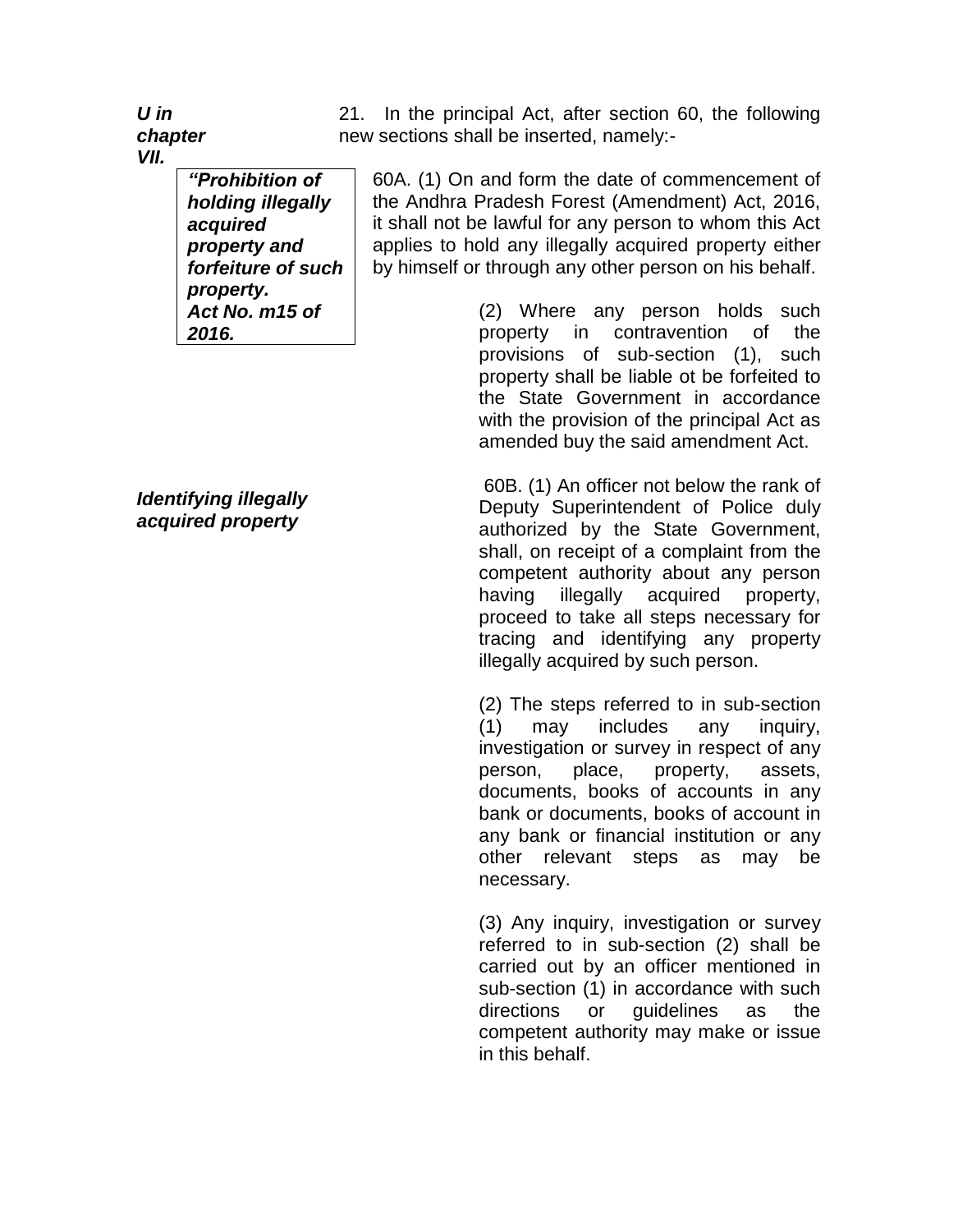*Seizure or freezing of illegally acquired property.*

60c. (1) Where any officer conducting an inquiry or investigation under section 60-B has reason to believe that any property in relation to which such inquiry or investigation is being conducted is an illegally acquired property and such property is likely to be concealed, transferred or dealt with in any manner which may result in frustrating any proceeding relating to forfeiture of such property under the provisions of this Act, he may make an order for seizing such property and where it is not practicable to seize such property, he may make an order that such property shall not be transferred or otherwise dealt with, except with the prior permission of the officer making such order, or of the competent authority and a copy of such order shall be served on the person concerned.

 Provided that a copy of such an order shall be sent to the competent authority within forty-eight hours of its being made.

(2) Any order made under sub-section (1) shall have no effect unless the said order is confirmed by an order of the competent authority within a period of thirty days of its being made.

Explanation.- For the purpose of this section "transfer of property" means any disposition, conveyance, assignment, settlement, delivery, payment or other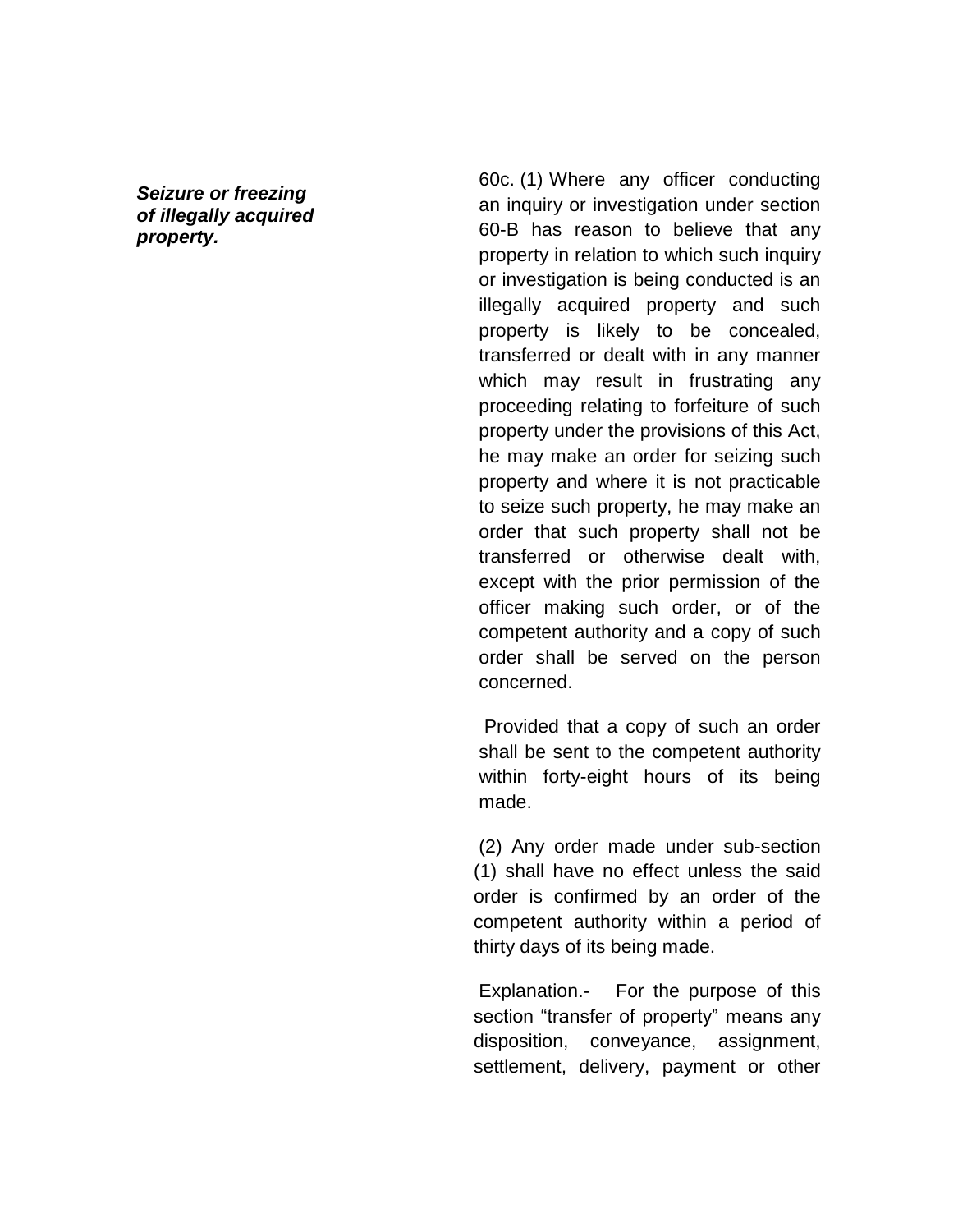alienation of property and without limiting the generality of the foregoing includes,-

- (a) the creation of a trust in property;
- (b) the grant or creation of any lease, mortgage, charge, easement, license, power, partnership or interest in property;
- (c) the exercise of a power of appointment, of property vested in any person not the owner of the property, to determine its disposition in favour of any person other than the done of the power; and
- (d) any transaction entered into by any person with intent thereby to diminish directly or indirectly the value of his own property and to increase the value of the property of any other person.

60D. (1) The State Government may, by order published in the Andhra Pradesh Gazette, appoint as many of its officers not below the rank of Conservator of Forests as it thinks fit, to perform the functions of an Administrator.

(2) The Administrator appointed under subsection (10 shall receive and manage the property in relation to which an order has been made under sub-section (1) of section 60C or under section 60F in such manner and subject to such conditions as may be prescribed.

(3) The Administrator shall also take such measures as the State Government may direct, to dispose of the property which is forfeited to the State Government.

*Management of properties seized or forfeited under this Act.*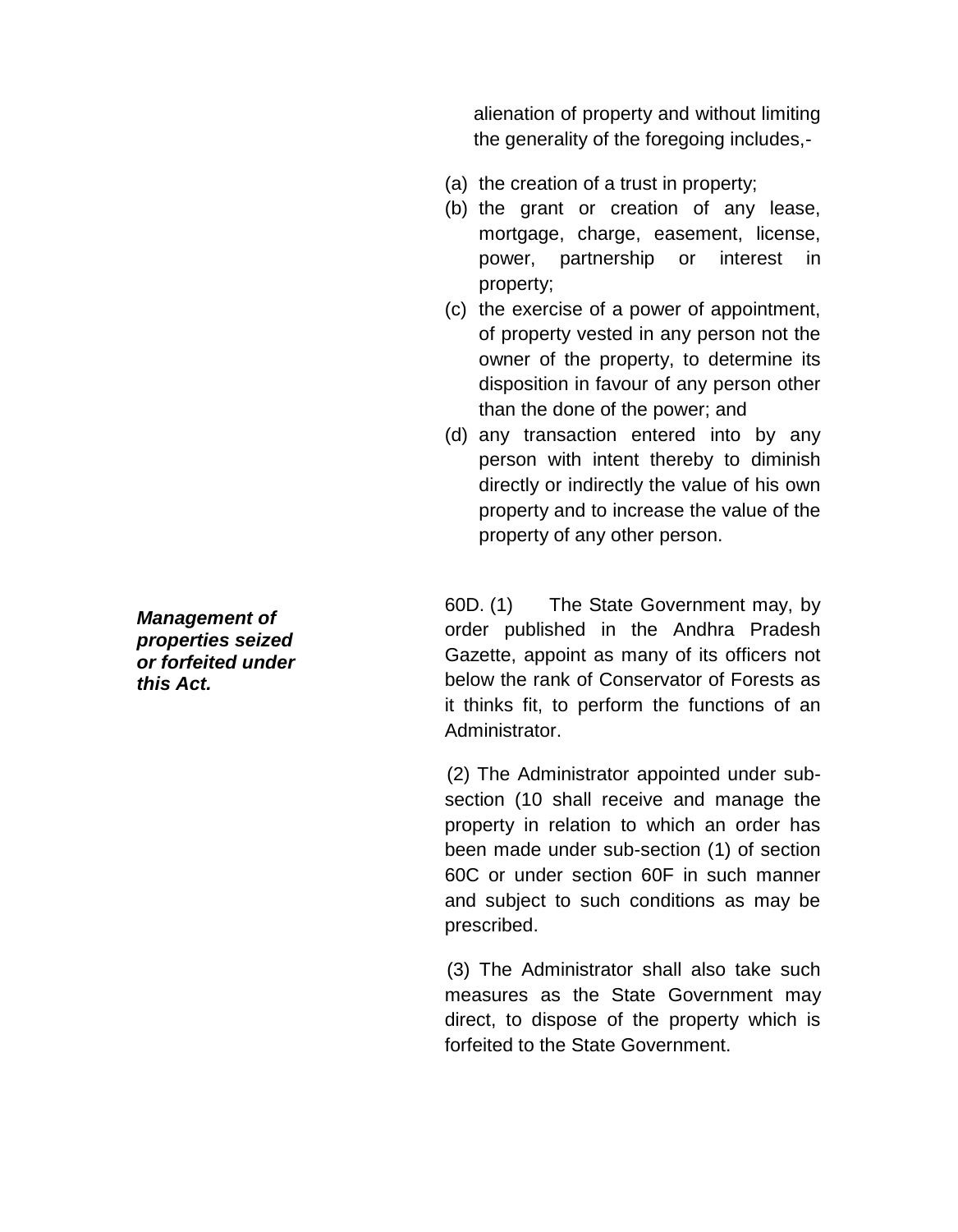*Notice of forfeiture of property*

60E. (1) If having regard to the value of the properties held by any person to whom this Act, either by himself or through any other person on his behalf, his known sources of income, earnings or assets and any other information or material available to it as a result of a report from any officer making an investigation under section 60B or otherwise, the competent authority for reasons to be recorded in writing believes that all or any of such properties are illegally acquired properties, it may serve a notice upon such person 9hereinafter referred to as the person affected) calling upon him within a period of thirty days specified in the notice to show cause any all or any of such properties, as the case may be, should not be declared to be illegally acquired properties and forfeited to the State Government under this Act and in support of his case indicate the sources of his income, earnings or assets, out of which or by means of which he has acquired such property, the evidence on which he relies and other relevant information and particulars.

(2) Where a notice under sub-section (1) to any person specifies any property as being held on behalf of such person by any other person, a copy of the notice shall also be served upon such other person.

60F. (1) The competent authority may, after considering the explanation, if any, to the show cause notice issued under section 60E, and the materials available before it and after giving to the person affected and in a case where the person affected holds any property specified in the notice through any

*Forfeiture of property in certain cases burden of proof*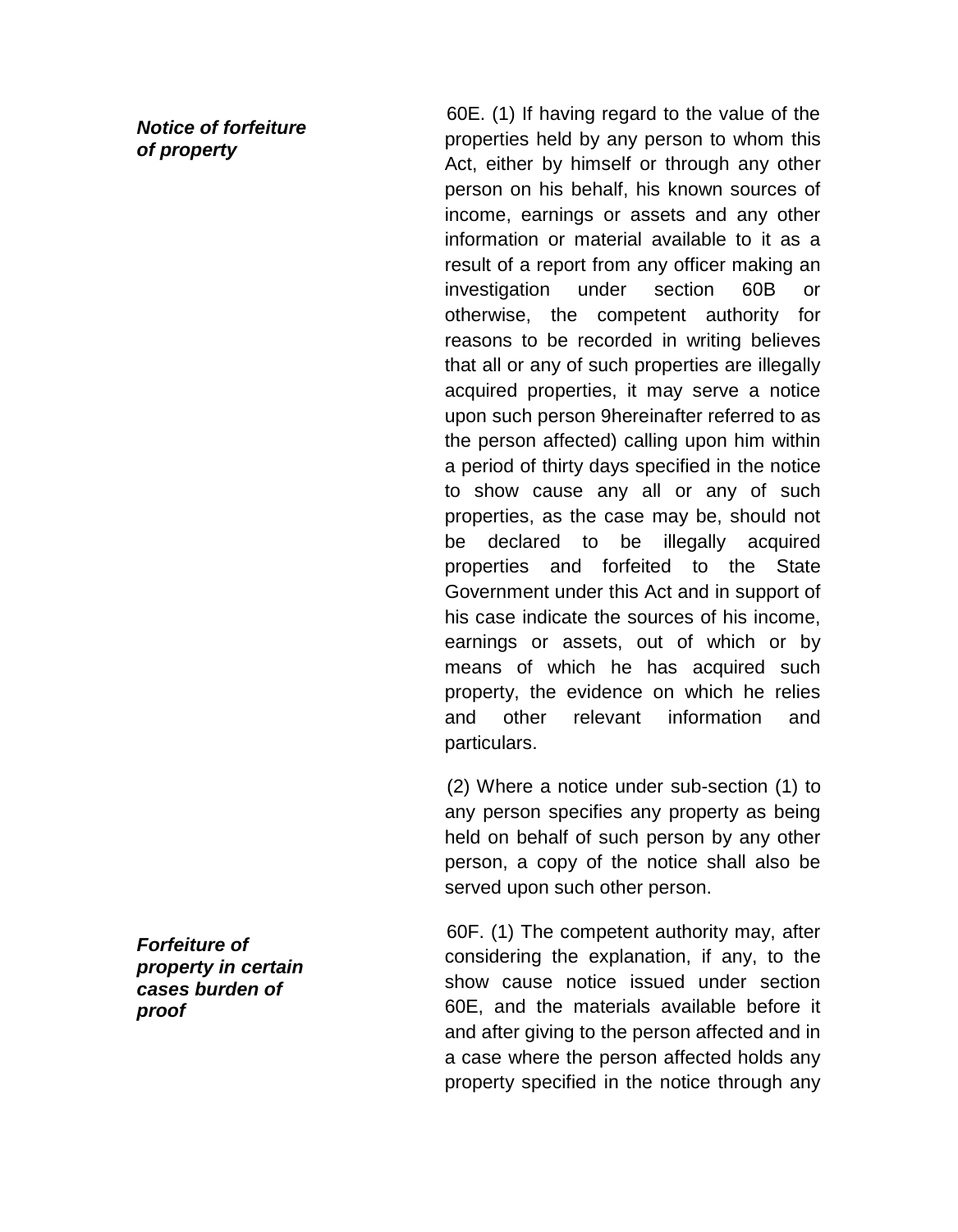other person, to such other person also a reasonable opportunity of being heard, by order, record a finding whether all or any of the properties in question are illegally acquired properties:

Provided that if the person affected 9and in a case where the person affected holds any property specified in the notice through any other person, such other person also), does not appear before the competent authority or represent his case before it within a period of thirty days specified in the show cause notice, the competent authority may proceed to record a finding under htis sub-section exparte on the basis of evidence available before it.

(2) Where the competent authority is satisfied that some of the properties referred to in the show cause notice are illegally acquired properties but is not able to identify specifically such properties, then, it shall be lawful for the competent authority to specify the properties which, to the best of its judgment, are illegally acquired properties and record a finding accordingly under subsection (1) within a period of ninety days.

(3) Where the competent authority records a finding under this section to the effect that any property is illegally acquired property, it shall declare that such property shall, subject to the provisions of this Act stand forfeited to the State Government free the property shall be released forthwith.

(4) In case the person affected establishes that the property specified in the notice issued under section 60E is not an illegally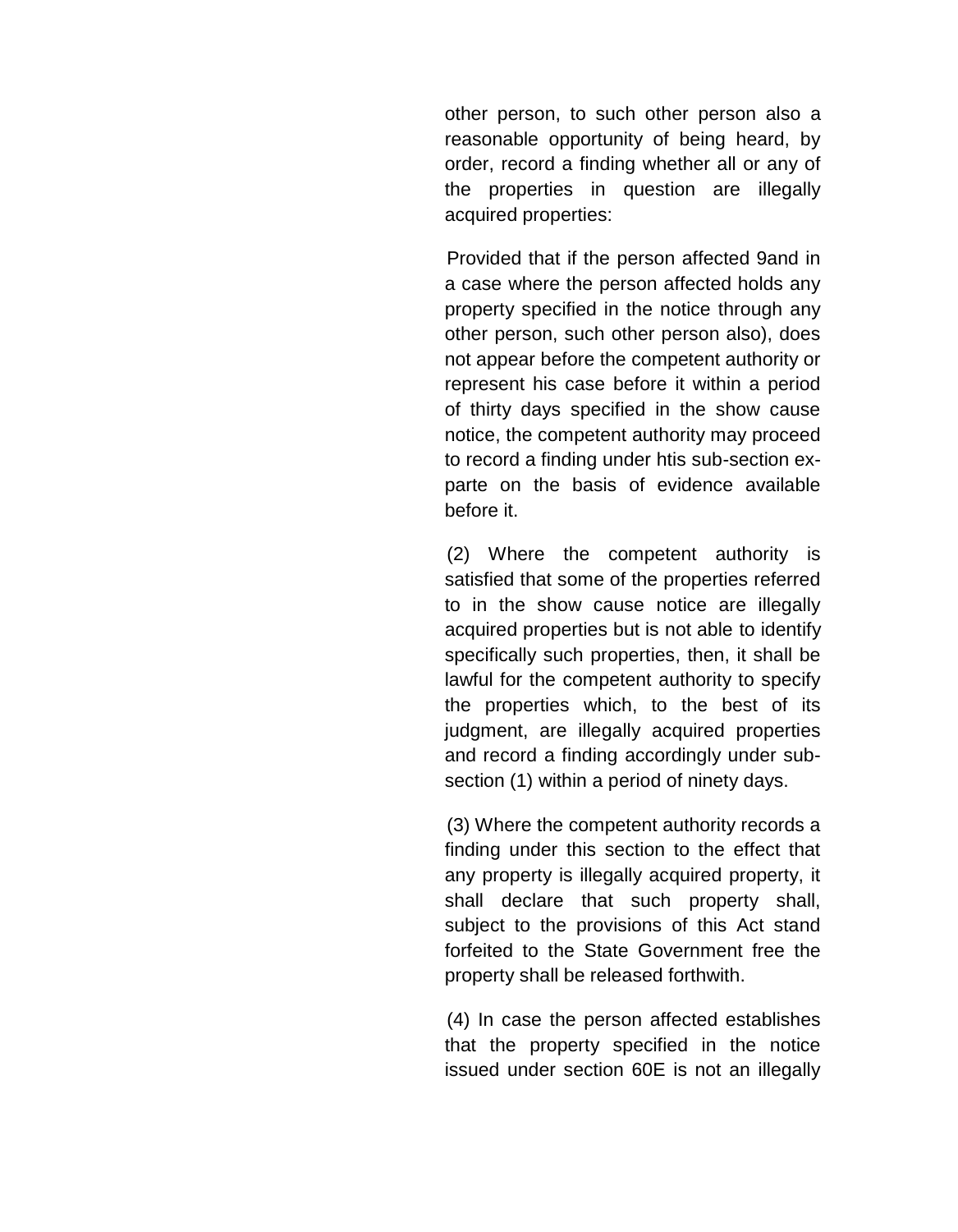acquired property and therefore not liable to be forfeited under this Act, the said notice shall be withdrawn and the property shall be released forthwith.

(5) Where any shares in a company stand forfeited to the State Government under this Act, the company shall, notwithstanding anything contained in the Companies Act, 2013 or the articles of association of the company, forthwith register the State Government as the transferee of such shares.

60G. (1) Where the competent authority makes, a declaration that nay property stands forfeited to the State Government under section 60F and it is a case where the source of only a part of the illegally acquired property has not been proved to the satisfaction of the competent authority, it shall make an order giving option to the person affected to pay, in lieu of forfeiture, a fine equal to the market value of such part.

(2) Before making an order imposing a fine under sub-section (1), the person affected shall be given a reasonable opportunity of being heard.

(3) Where the person affected pays the fine due under sub-section (1), within such time as may be allowed in that behalf, the competent authority may, by order revoke the declaration of forfeiture under section 60F and thereupon such property shall stand released.

*Fine in lieu of forfeiture.*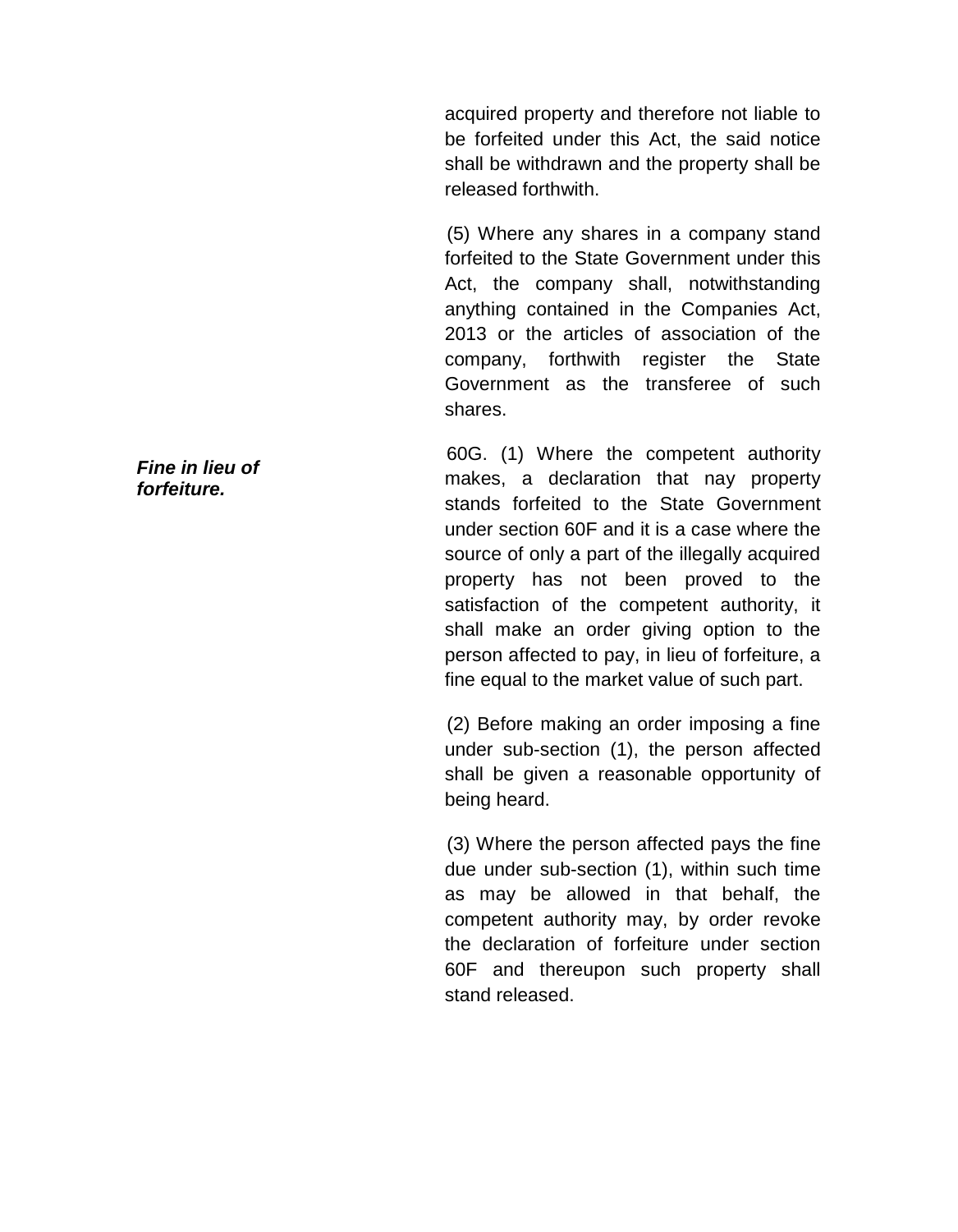*Procedure in relation to certain Trust properties.*

60H. In the case of any person referred to as 'associate', it the competent authority, on the basis of the information and materials available to it, for reasons to be recorded in writing believes that any property held in trust is illegally acquired property, it may serve a notice upon the author of the trust by him, or as the case may be, the contributor of the assets out of or by means of which such property was acquired by the trust and the trustees, calling upon them within a period of thirty days specified in the notice, to explain the source of money or other assets out of or by means of which such property was acquired or, as the case may be, the source of money or other assets which were contributed to the trust for acquiring such property and thereupon such notice shall be deemed to be notice served under section 60E and all the other provisions of this Act shall apply accordingly.

Explanation:- For the purposes of this section "illegally acquired property" in relation to any property held in trust, includes,-

- (i) any property which if it had continued to be held by the author of the trust or the contributor of such property to the trust would have been illegally acquired property in relation to such author of contributor;
- (ii) any property acquired by the trust out of any contributions made by any person which would have been illegally acquired property in relation to such person had such person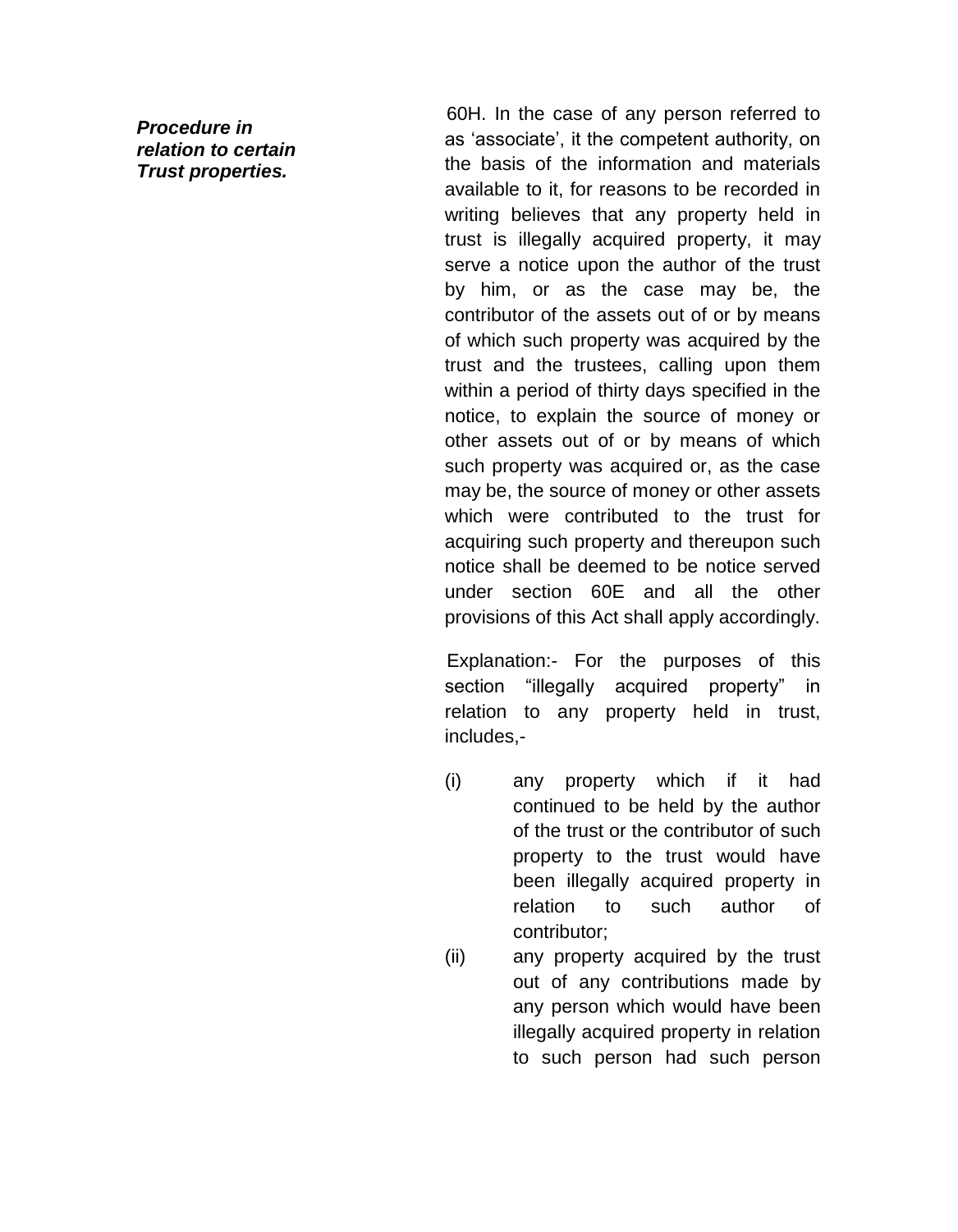acquired such property out of such contributions.

**60 I**. Where after the making of an order under sub-section (1) of section 60C or the issue of notice under section 60E or under section 60F, any property referred to in the said order or notice is transferred by any mode whatsoever, such transfer shall, for the purpose of the proceedings under this Act, be ignored and if such property is subsequently forfeited to the State Government under section 60F, then, the transfer of such property shall be deemed to be null and void.

**60J.(1)** The State Government may, by notification, constitute an Appellate Tribunal to be called the Appellate Tribunal for Forfeited Property consisting of a Chairman, and such number of other members being officers of the State Government, as the State Government thinks fit, to be appointed by that Government for hearing appeals against the orders made under section 60C, section 60F, sub-section (1) of section 60G or section 60H.

**(2)** The Chairman of the Appellate Tribunal shall be a person who is or has been or is qualified to be a Judge of a High Court.

**(3)** The terms and condition of service of the Chairman and others member shall be such as may be prescribed.

*Appeals* **60K.(1)** Any person aggrieved by an order of the competent authority made under section 60C, section 60F, sub-section(1) of section 60G or section 60H may, within forty-five days from the date on which the order is served on him prefer an appeal to the Appellate Tribunal.

Provided that the Appellate

*Certain transfers to be null and void*

*Constitution of Appellate Tribunal*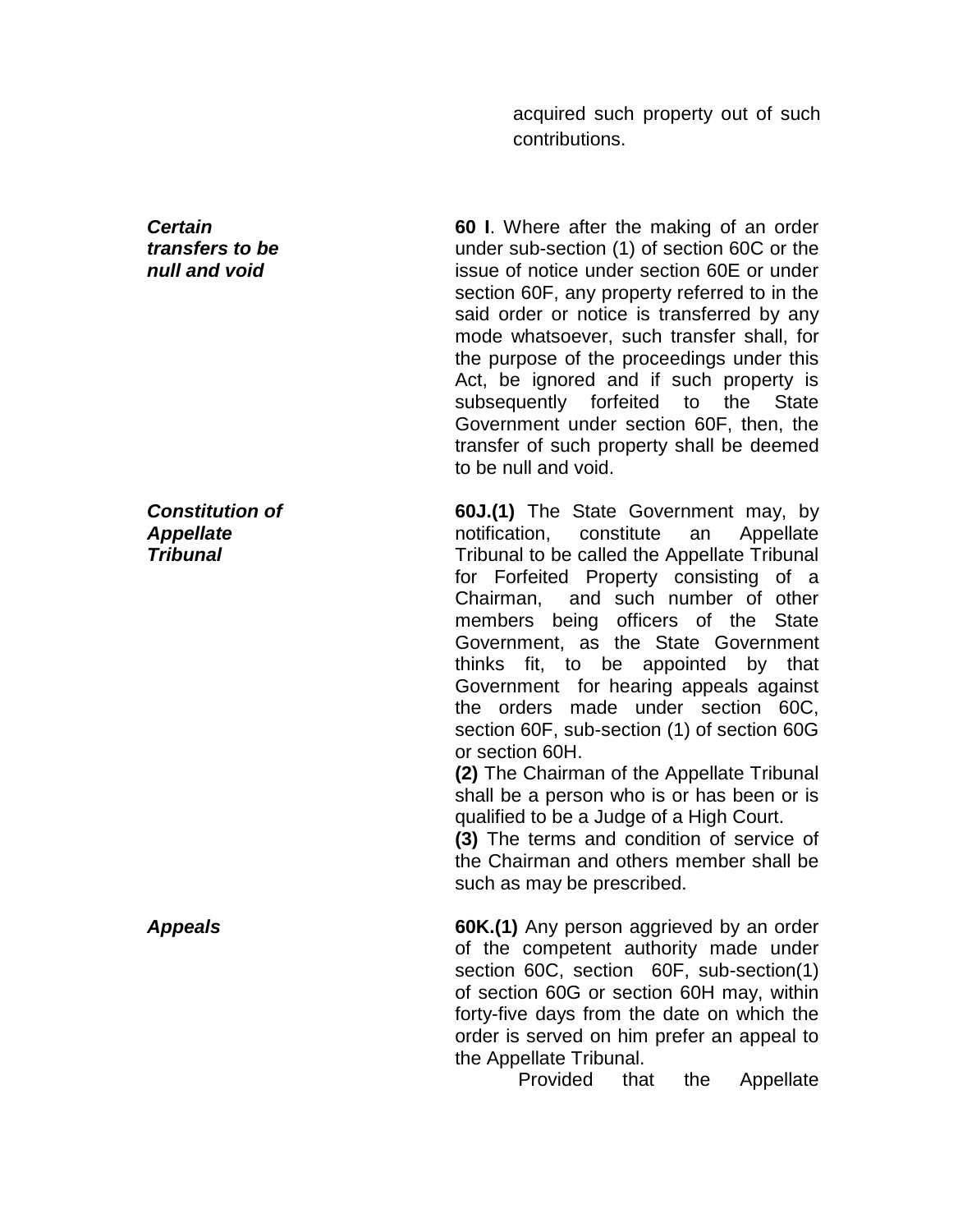Tribunal may entertain an appeal after the said period of forty-five days, but not after sixty days, from the date aforesaid if it is satisfied that the appellant was prevented by sufficient cause from filling the appeal in time.

**(2)** On receipt of an appeal under subsection (1), the Appellate Tribunal, may, after giving an opportunity of being heard to the appellant, if he so desires, and after making such further inquiry as it deems fit, confirm, modify or set aside the order appealed against.

**(3)** The Appellate Tribunal may regulate its own procedure.

**(4)** On application to the Appellate Tribunal and on payment of the prescribed fee, the Appellate Tribunal may allow a party to any appeal or any person authorised in this behalf by such party to inspect at any time during office hours, any relevant records and registers of the Appellate Tribunal and obtain a certified copy or any part thereof.

*Notice or Order not to be invalid for error in description*  **60L.** No notice issued or served, no declaration made, no order passed under this act shall be deemed invalid by reason o f any error in description of property of person mention there in if such property or person is identifiable from the description so mentioned.

*Bar of Jurisdiction* **60M**. No order passed declaration made under this act shall be appealable accept as provided there in and no civil court shall have Jurisdiction in respect of any matter which the Appellate Tribunal or any competent authority is empowered by or under this act to determined, and no injunction shall be granted by any court or other authority of any action taken or to be taken in pursuance of any power conferred by or under this Act.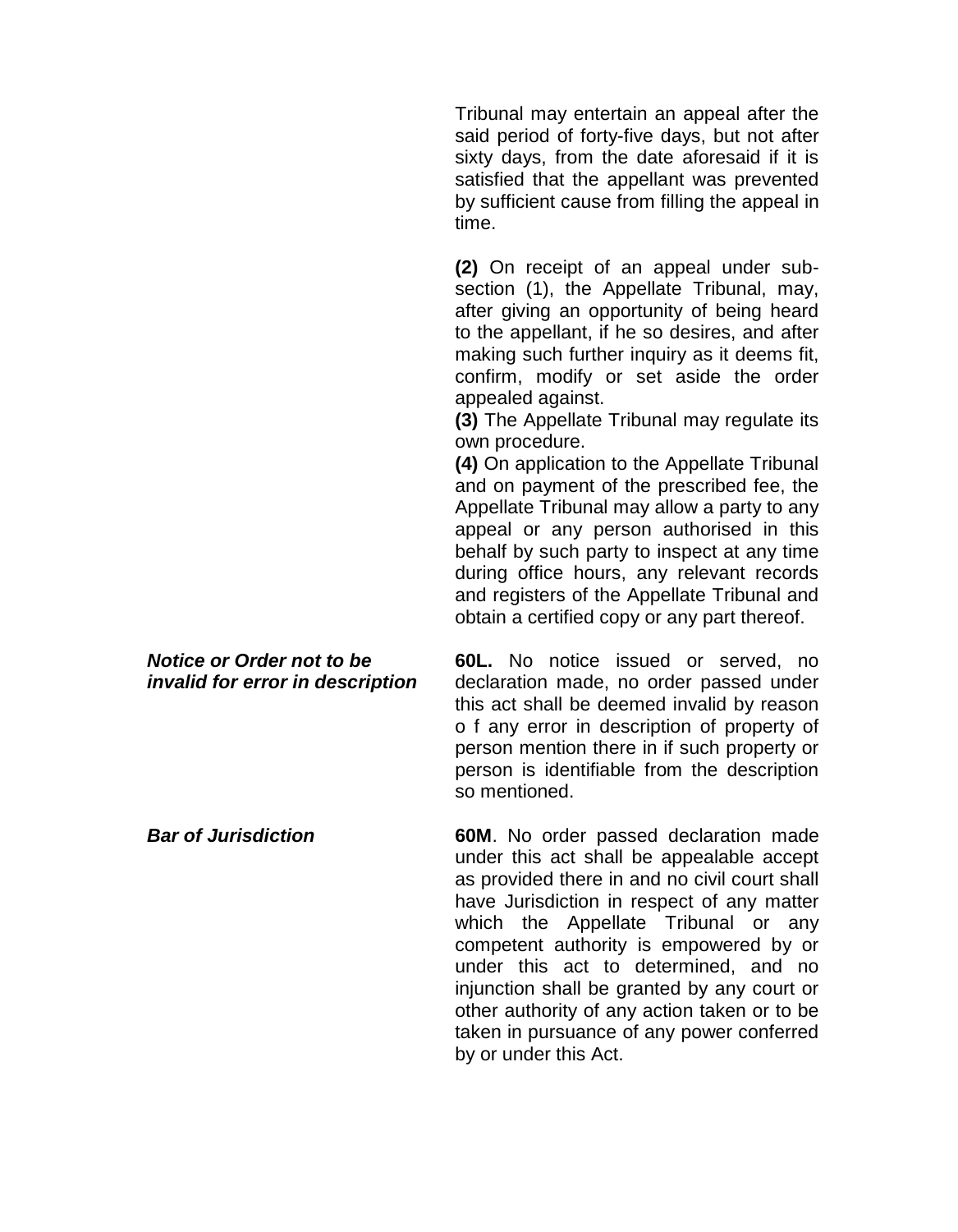*Competent authority and appellate tribunal to have powers of Civil court, Act 5 of 1908.*

#### *Information to competent authority*

*Certain officers to assist the administrator competent authority and the Appellate Tribunal.*

**60N.** The competent authority and the Appellate Tribunal shall have all the powers of a civil court while trying a suit under the code of Civil Procedure, 1908 in respect of the following matter namely:

- **(a)** Summoning and enforcing the attendance of any person and examining him on oath.
- **(b)** Requiring the discovery and production of documents,
- **(c)** Receiving evidence of affidavits:
- **(d)** Requisitioning any public record or copy thereof from any court of office.
- **(e)** Issuing commissions for examination of witnesses or documents:
- **(f)** Any other matter which may be prescribed.
- **(g)**

**60O. (1**) Notwithstanding anything contained in any other law for the time being in force, the competent authority shall have power to require any officer or authority of the State Government or a State Government or local authority to furnish information in relation to such persons, on points or matter as in the opinion of the competent authority will be useful for, or relevant to , the purposed of this Act.

**(2)** Every officer referred to in section 60 P may furnish suo-motu any information available with him to the competent authority if in the authority for the purpose of this Act.

**60 P**. For the purpose of any proceeding under this Act, the following officers shall render such assistance as may be necessary to the Administrator appointed under section 60D competent authority and the Appellate Tribunal, namely.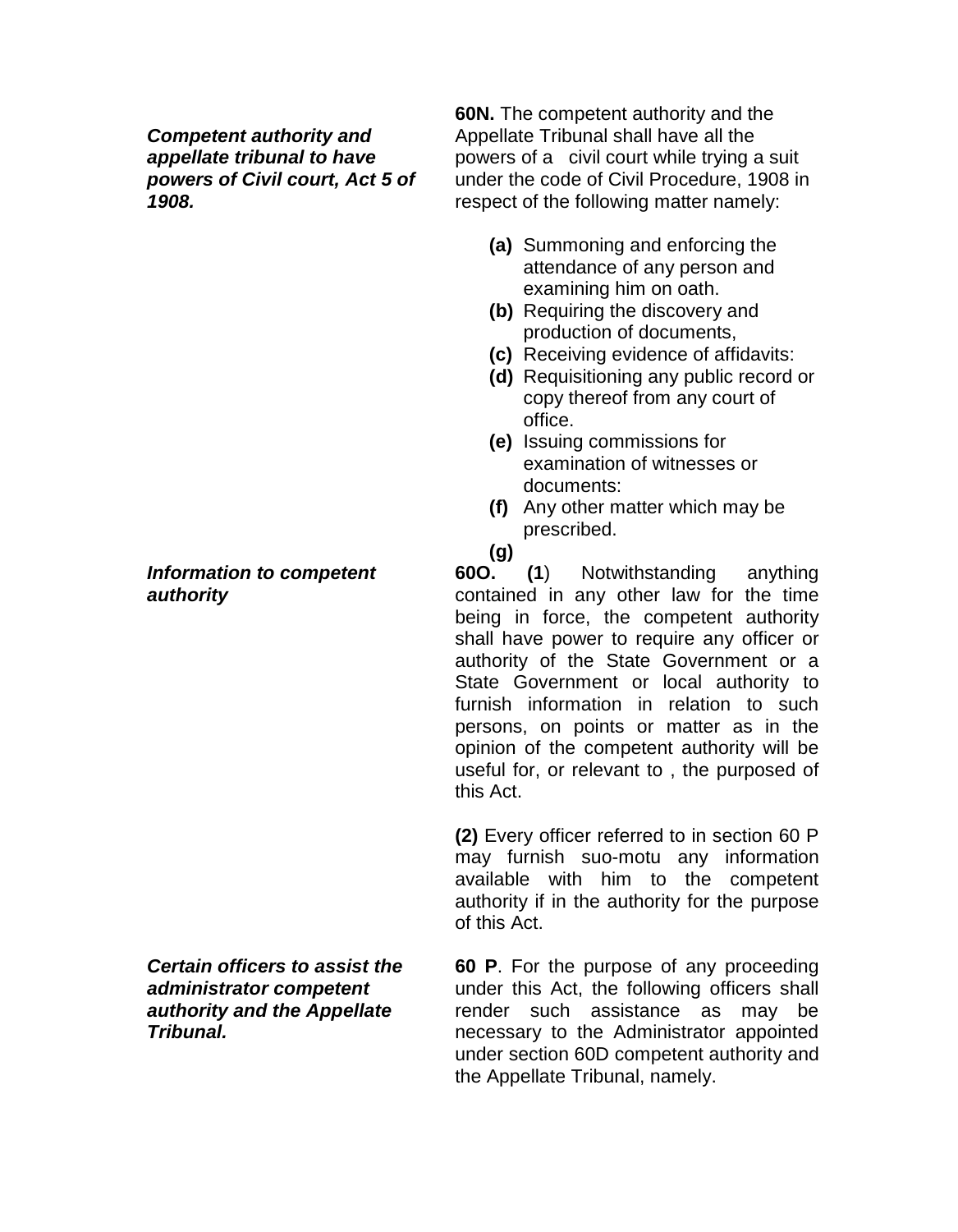- a) officers of Police:
- b) officers of the State Forest Department;
- c) such other officers as specified by the State Government in this behalf by notification in the Official Gazette;

Provided that in the event of any need, Officers of the Central Government Establishment and Institutions namely: Central Economic Intelligence Bureau (CEIB), Directorate of Revenue Intelligence (DRI) and Enforcement Directorate (ED) etc, shall also be requested to provide their assistance.

*Power to take possession* **60Q**. (1) Where any property has been declared to be forfeited to the State Government under this Act, of where the person affected has failed to pay the due under sub-section (1) of section 60G within the time allowed there for under subsection (3) of heat section, the competent authority may be in possession of the property to surrender of deliver possession thereof to the Administrator appointed under section 60D or to any person duly authorized by him in this behalf within thirty days of the service of the order.

> (2) If any person refuses of fails to comply with an order made under sub-section (1), the Administrator may take possession of the property and may for that purpose use such force as may be necessary.

> (3) Notwithstanding anything contained in sub-section (2), the Administrator may, for the purpose of taking possession of any property referred to in sub-section (1), requisition the services of any police officer to assist him and it shall be the duty of such officer to comply with such requisition

*Rectification of mistakes* **60R**. With a view to rectifying any mistake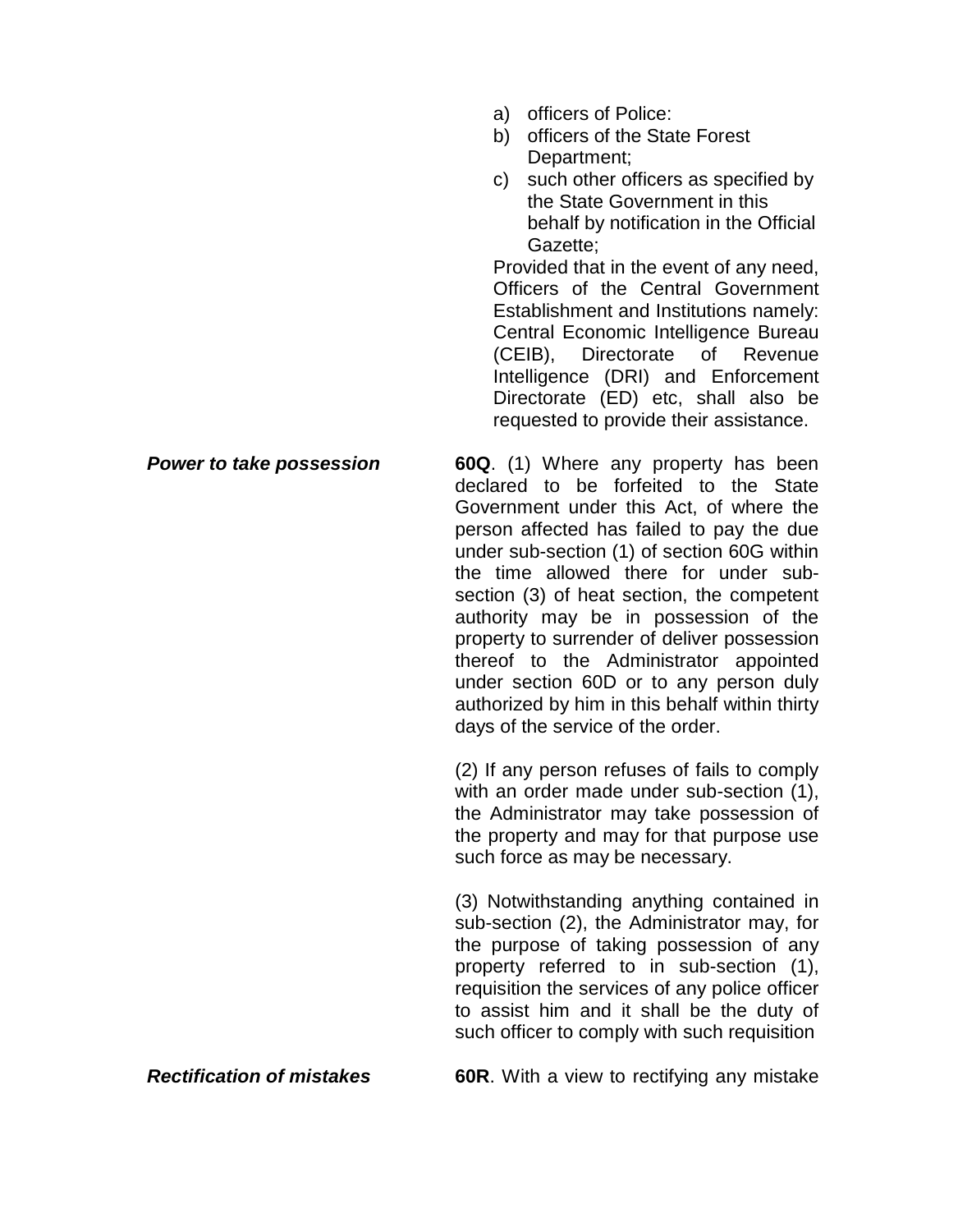apparent from record, the competent authority or the Appellate Tribunal, as the case may be, may amend any order made by it within a period of one year from the date of the order:

 Provided that if any such amendment is likely to affect any person prejudicially and the mistake is not of a clerical nature, it shall not be made without giving to such person a reasonable opportunity of being heard

**60S.** No finding of any officer or, authority under any other law shall be conclusive for the purposes of any proceedings under this Act.

**60T.** Any notice of order issued of made under this Act shall be served,

> **a)** by tendering the notice or order or sending it by registered post to the person for whom it is intended or to his agent;

> **b)** If the notice of order cannot be served in the manner provided in clause (a), then, by affixing it on a conspicuous place in the property in relation to which the notice or order is issued or made or on some conspicuous part of the premises in which the person for whom it is intended is known to have last resided of carried on business of personally worked for gain.

**60U.** Any person, who knowingly acquires, by any mode whatsoever, any property in relation to which proceedings are pending under this Act shall be punishable with imprisonment for a term which may extend to five years and with fine which may extend to fifty thousand rupees.

*Finding under other laws not conclusive for proceedings under this Act.*

*Service of notices or order*

*Punishment for acquiring property in relation to which proceedings have been taken under this Act.*

*Amendment of section 61*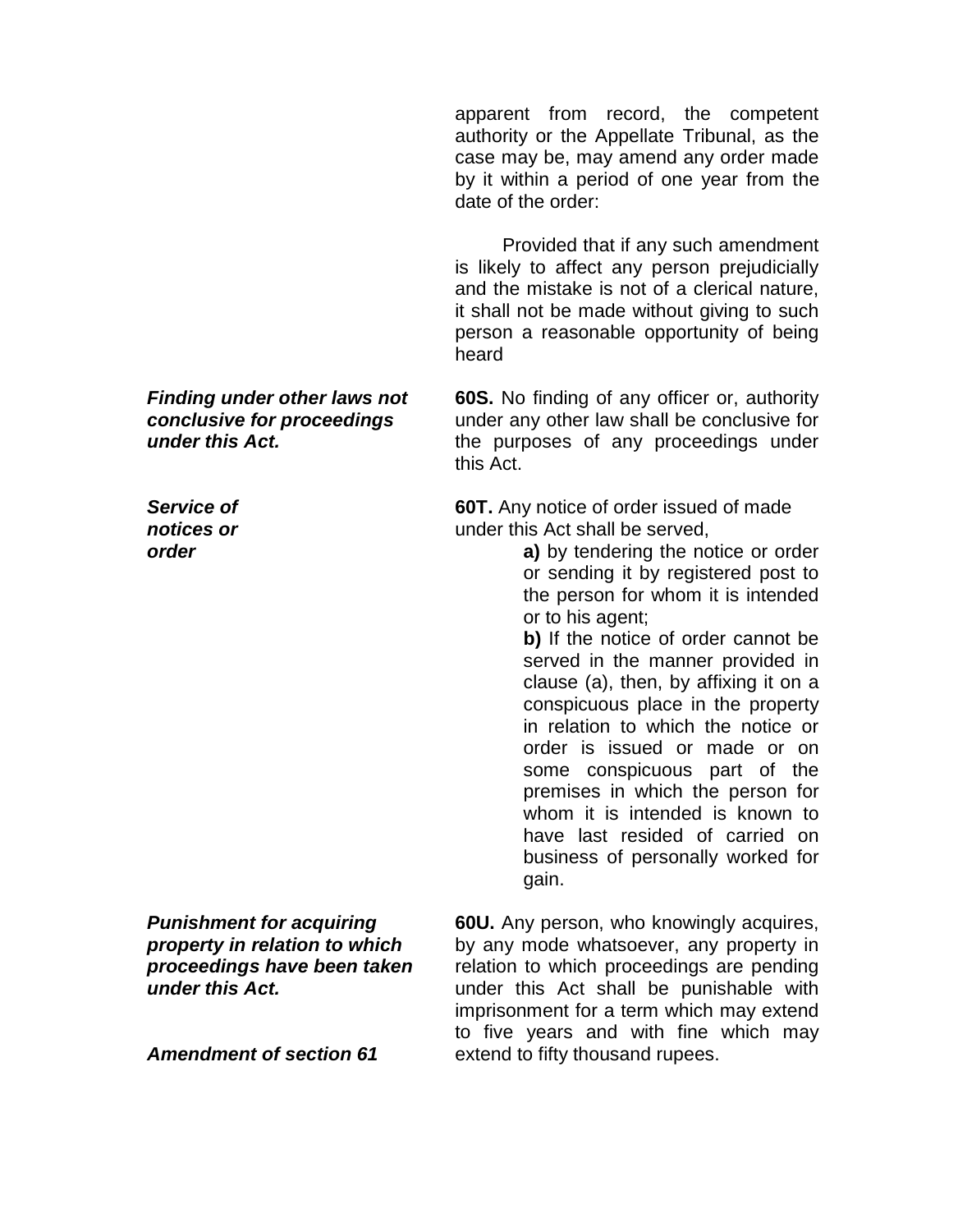**22.** In section 61 of the principal Act,-

- i. In sub-section (1), for the words 'reserve forest', the words 'proposed reserve forest and reserve forest' shall be substituted.
	- ii. For sub-section(2), the following shall be substituted, namely,-

"(2) (i) the Government may be notification, fix the fine to be levied for each goat or kid and other cattle impounded under subsection (1)"

iii. The payment of fine fixed by section 12 of the Act referred to in sub-section (1) shall not be in lieu of but shall be in addition to any amount of compensation levible under section 20, or section 27 or section 59."

**23**. In section 62 of the principal Act, in sub-section (1), in clause (a), for the word 'Ranger', the words 'Deputy Range Officer or Forester', shall be substituted.

24. After section 62 of the principal Act, so amendment the following new section shall be inserted, namely,-

| 62A.                  |
|-----------------------|
| Notwithstanding       |
| anything contained in |
| the code of Criminal  |
| procedure, 1973 all   |
| offences under this   |
| Act shall be deemed   |
| be cognizable<br>to   |
| within the meaning of |
| that code.            |
|                       |

*Amendment of section 62*

*Insertion of new section.*

*Amendment of section 64.*

*Amendment of section 68.*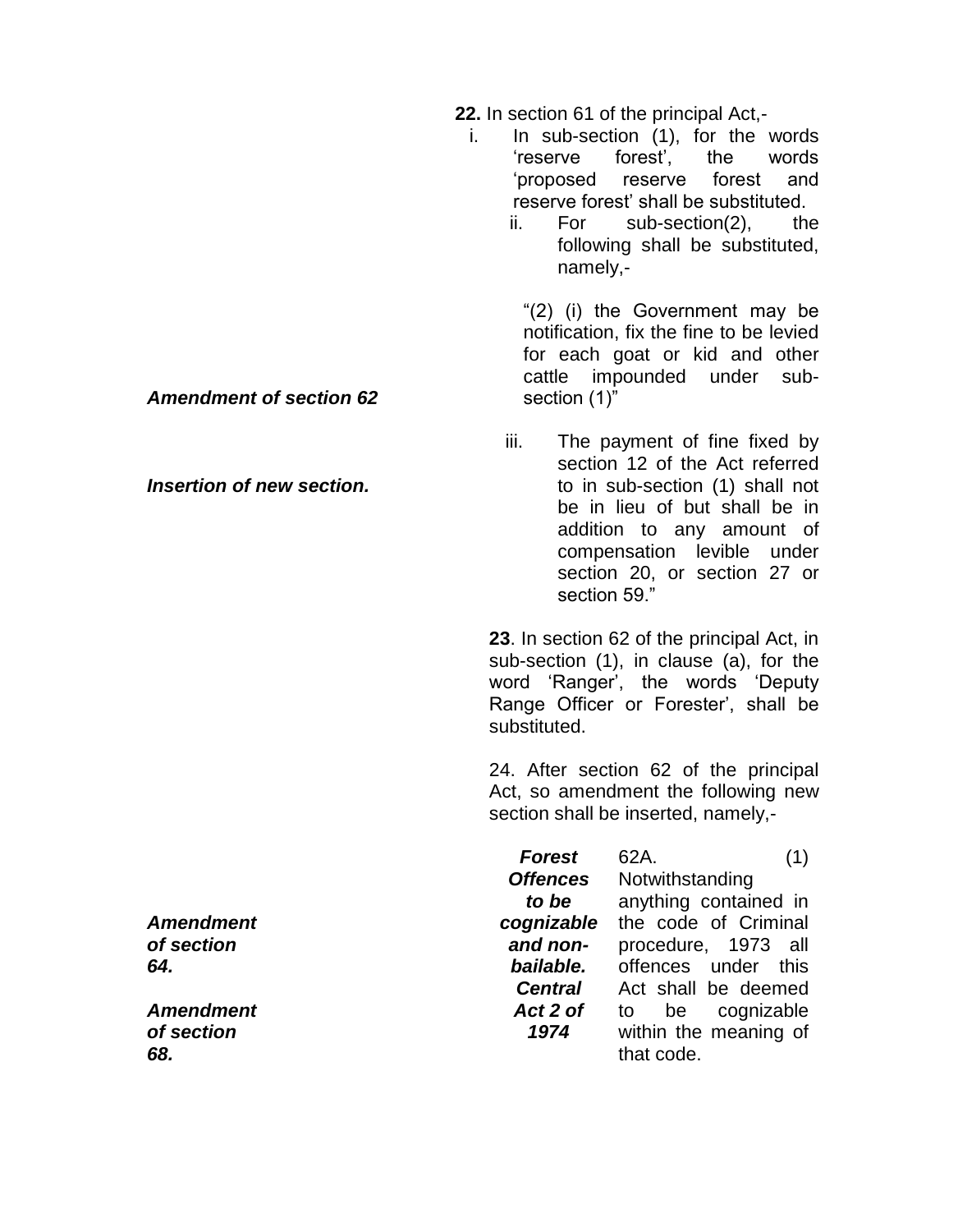*Insertion of new section 68A.*

*" proof or Notification*

*Amendment of section 69.*

*Addition of Schedule.*

(2) Notwithstanding anything contained in the code of Criminal Procedure, 1973 all offences under this Act shall be nonbailable. (3) No person accused of any offence aforesaid shall, if in custody, be released on application for *bail or on his own bond unlessthe prosecution* has been given an opportunity to oppose the application for such release".

25. In section 64 of the principal Act, for the words 'enter' the words, 'enter without warrant ', shall be substituted.

26. In section 68 of the principal Act, in sub-section (4), for the words "for a term which may extend to one month of with fine which may extend to five hundred rupees or with both", the words " for a term which shall not be less than six months but which may extend to five years and with fine which shall not be less than twenty thousand rupees' shall be substitute.

27. After section 68, the following section shall be inserted , namely,-

68A. Production of a copy of notification issued under this Act as authenticated by the Divisional Forest Officer concerned shall be conclusive proof of existence of such notification".